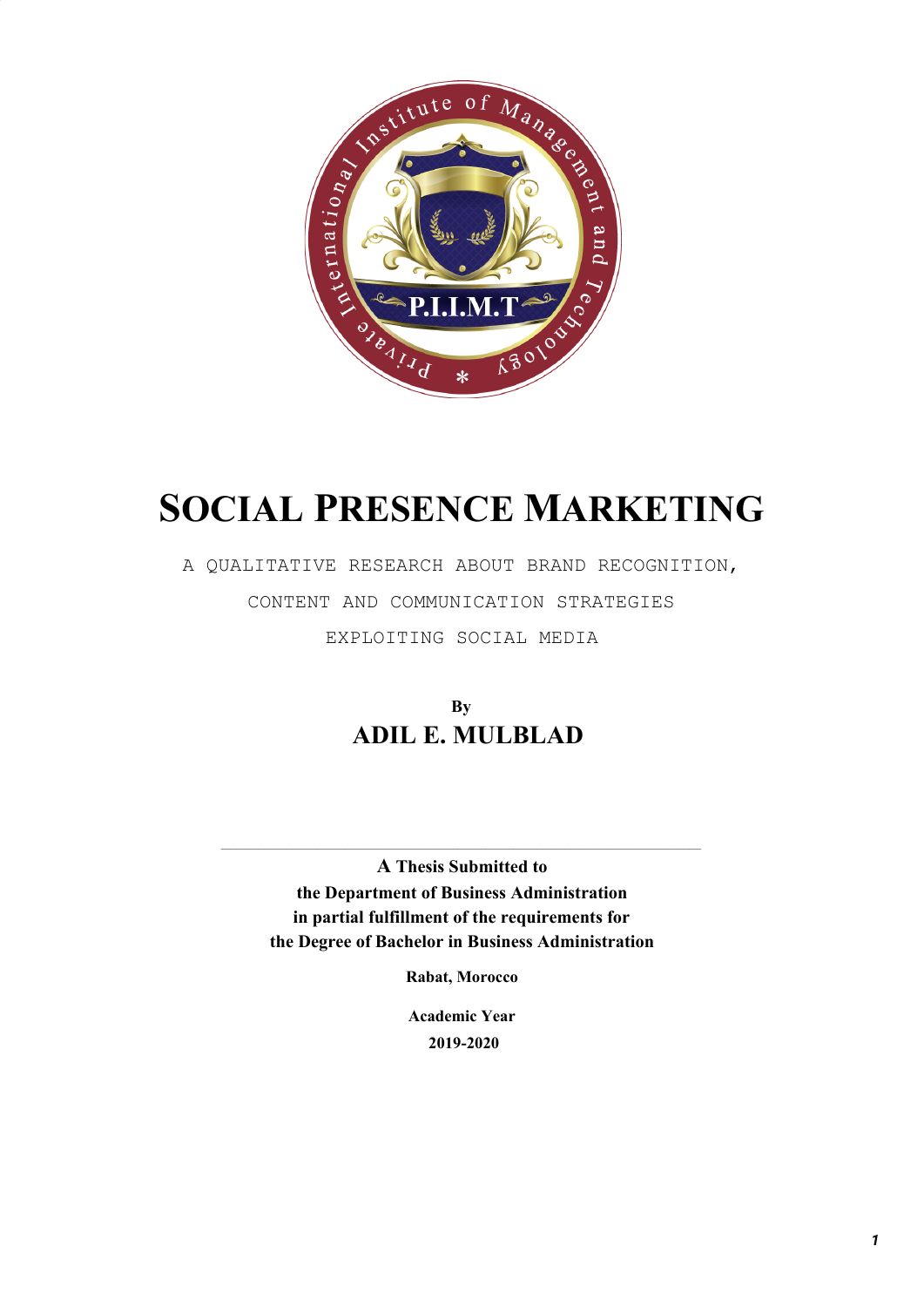#### June 2020 Rabat, Morocco.

#### I hereby, Adil E.M. declare that :

- I did not submit my work through any professional or third party examination procedure.
- No ethics form was requested, in coherent addition to no provided approval.
- My work is original and doesn't use any other sources than the ones cited in the reference list.
- I do not wish my work published or shared with the public or individuals of unrelated status to PIIMT.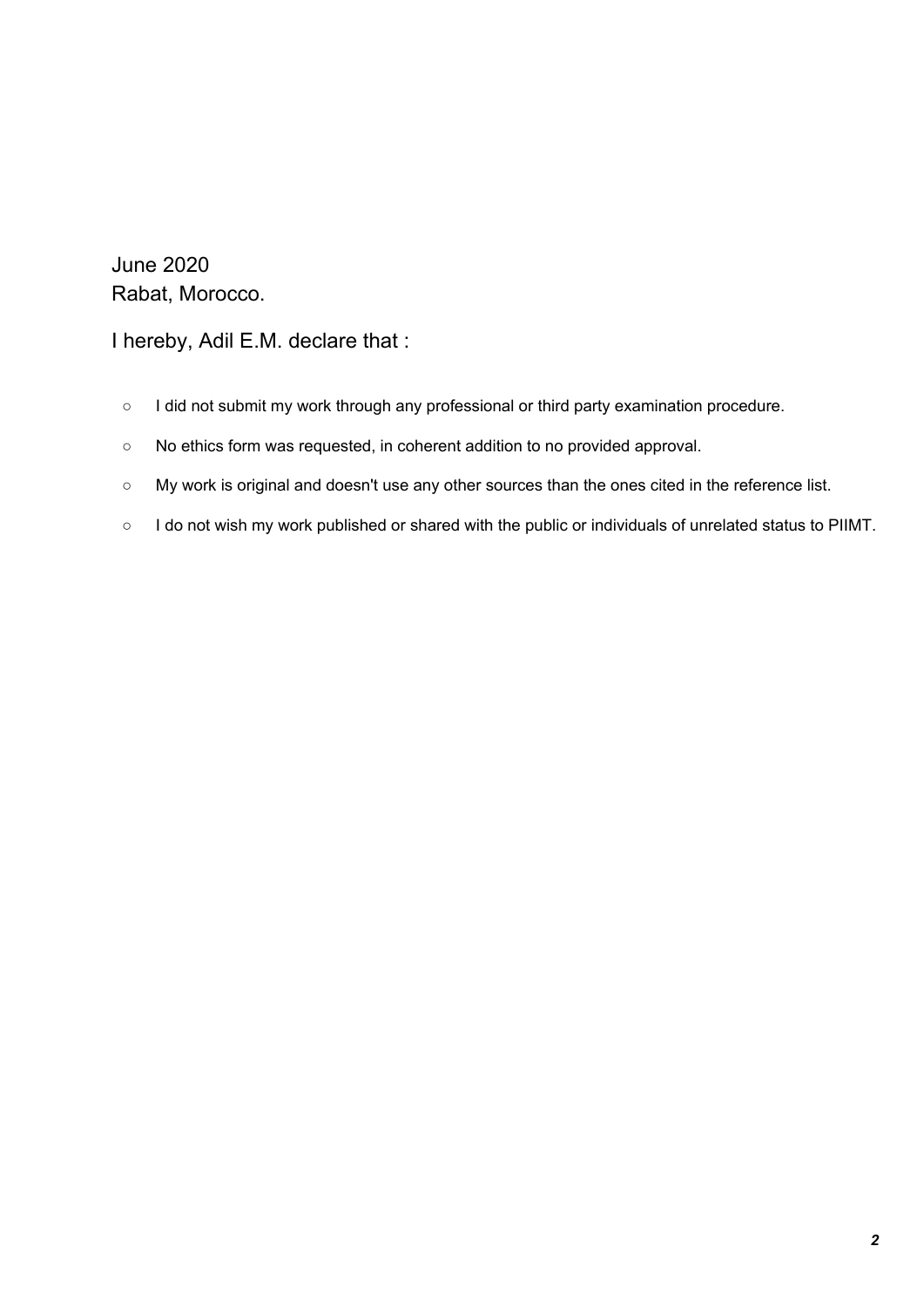#### **[ "Few delights can equal the mere presence of one whom we trust utterly" ]**

*― George MacDonald*

# **ABSTRACT**

Main motives for this research were to target Brand Recognition online through Social Media Platforms, specifically how immersively effective communication and content are captivating an Audience, possibly driving a Loyal Community.

This research then covers Social Media Marketing roots and originally analyzes how today organizations are perceived by their audiences through the web, with a focus on ways organizations communicate their message and cultivate online presence by exploiting online Networks for advertisement purposes; besides identifying key variables that affect our audiences attitudes towards a brand, based on content substance and engagement.

To broaden our knowledge on the subject we dig into the impact of shareable and slightly promotional content on advertisement, how organizations built their communities and fan base through a strong brand image, highlighting it through their content and achieving a high level of brand recognition and online presence.

Our result show extensive links between communication, online presence, and consumer behavior with an immense influence by content and the shape of the communications, in other words the message and how we relay it in relevance to specific individuals on the other end of the social platform and their preferences.

More results hint at the importance of achieving customer satisfaction to collect long term engagement, and the platform's ability to efficiently deliver targeted ads based on online history.

Thus, this study emphasizes the need to take into account the impact of these variables onto advertisement strategies that which to yield exaggerated online presence and thus Brand recognition thanks to Social media.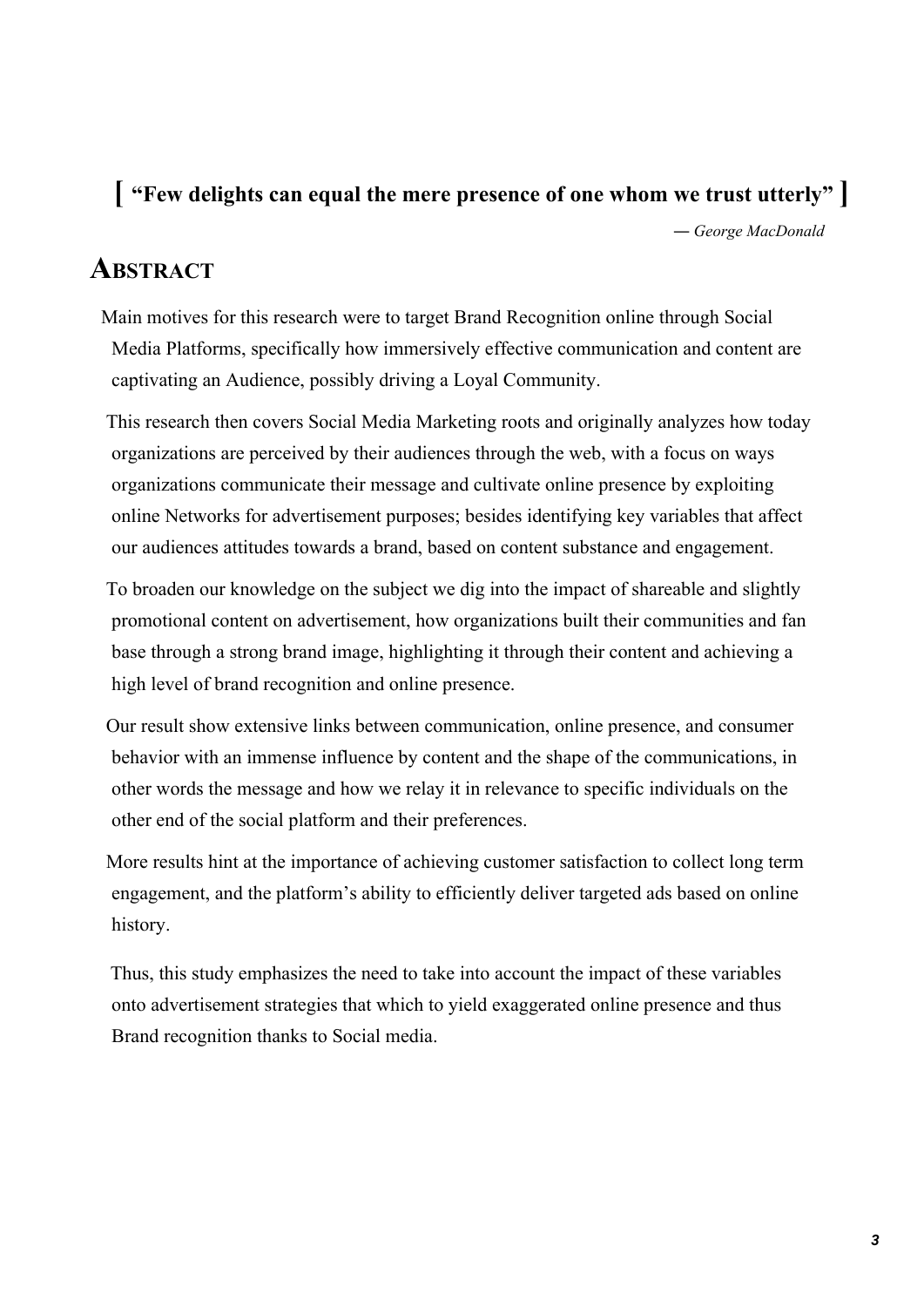### **Acknowledgements**

I would first like to thank Pr. Salemi for continuously sharing his experience and knowledge, as well as his personal teaching approach, which definitely made an impact in my academic life as well as my research topic and knowledge on it.

- I would also love to credit my thesis advisor Pr. Hassan Belhiah at PIIMT Rabat. Professor Belhiah always tried his best to be a helping hand whenever I ran into a roadblock or had a question about my research and writing. He consistently pointed me in the right direction whenever the class or myself needed it.
- I would also like to thank further experts and close friends who were involved in the final reviews of this research project: Without everyone's participation and input, my work could not have been successfully conducted
- Finally, I must express my honest gratitude to my family for the continuous sacrifices that they have made for my behalf and for providing me unfailing support and continuous encouragement throughout my academic studies, and more recently through the process of researching and writing this thesis. This accomplishment would never have been feasibly possible without their full support; And forby finally place on record my sense of gratitude to everyone else not included, who directly or indirectly helped me in this journey.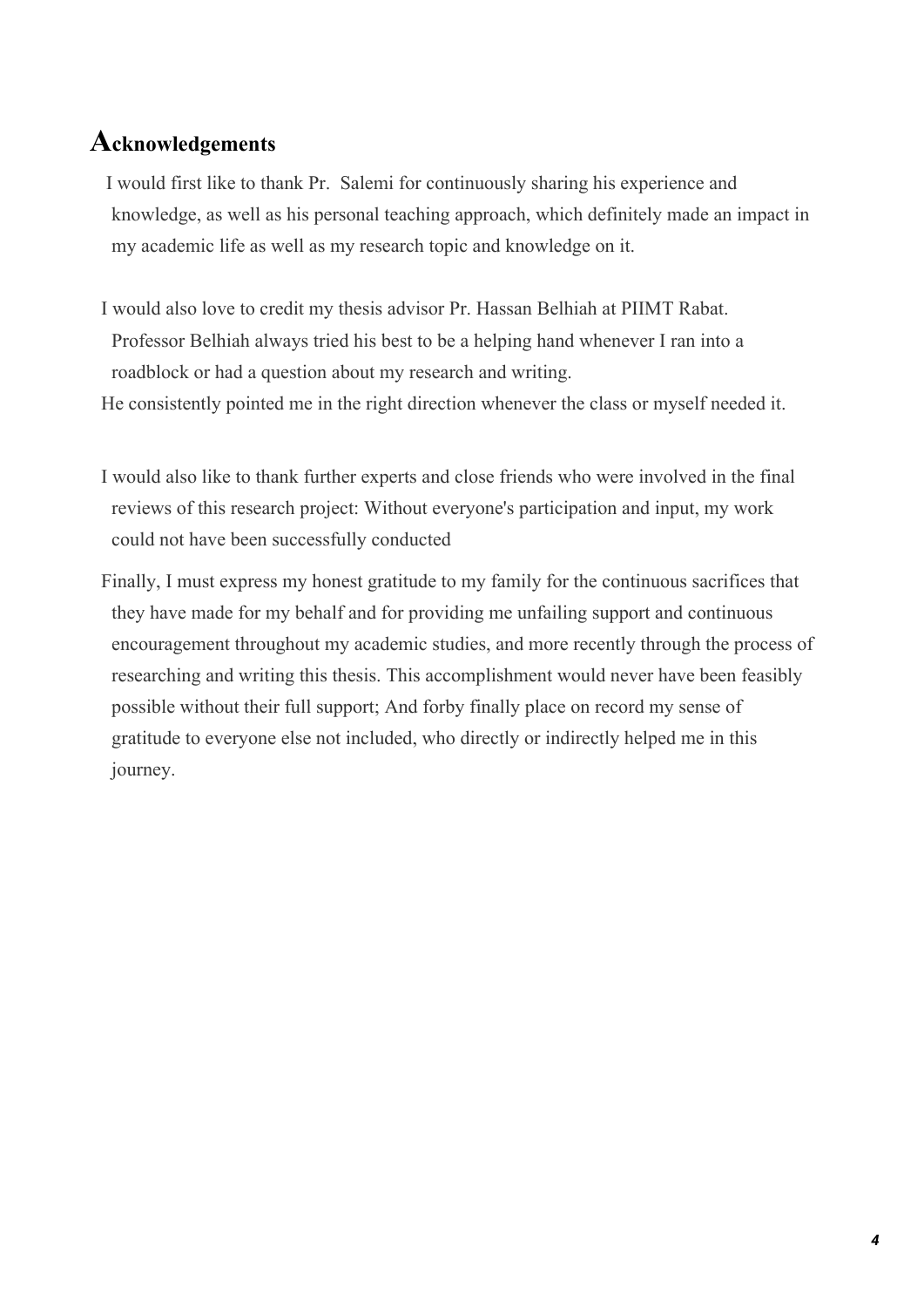# **TABLE OF CONTENTS** (45 total paging)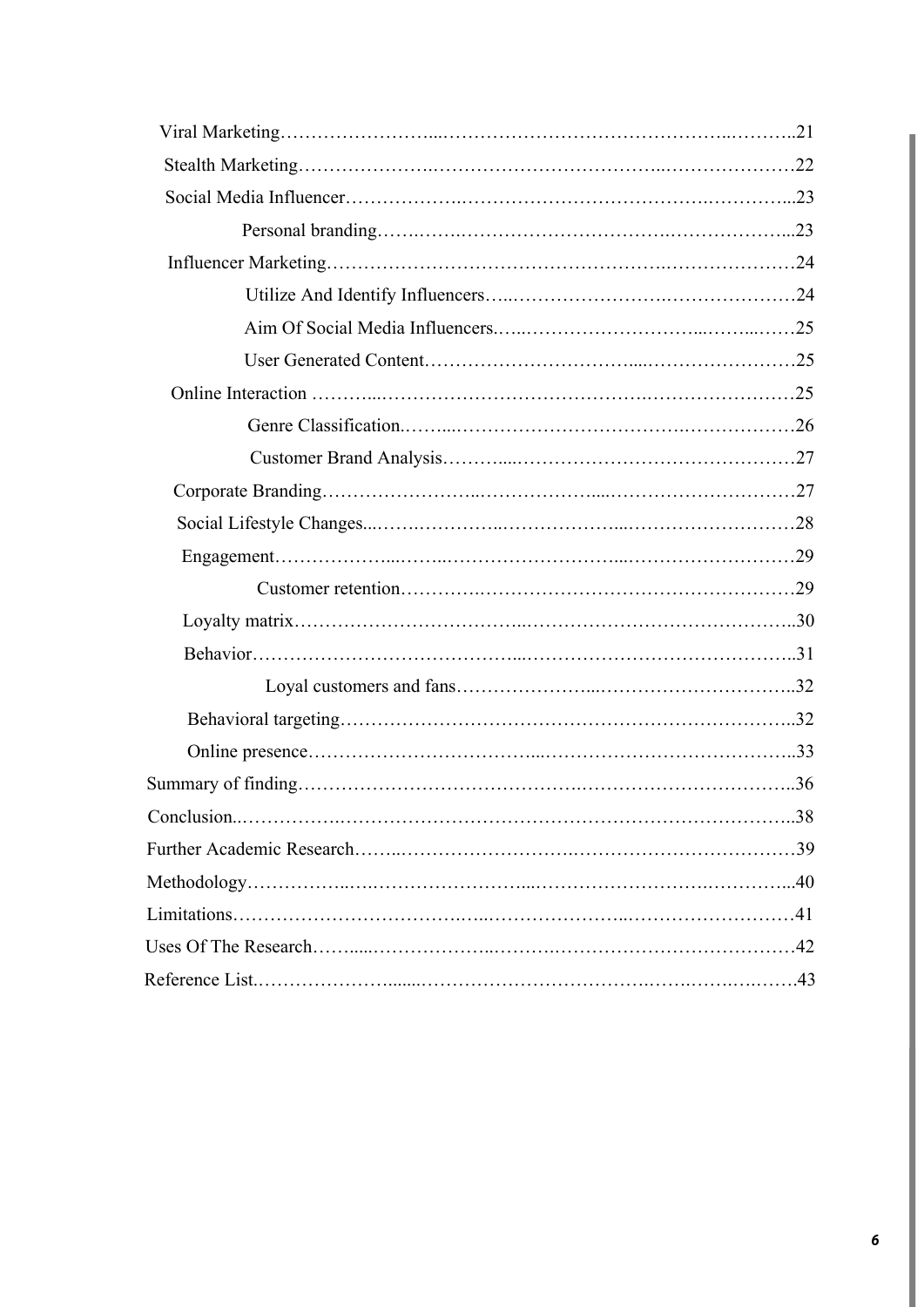# **TABLE OF ABBREVIATIONS**

|    | $\Box$ CRM         | <b>Customer Relationship Management.</b> |
|----|--------------------|------------------------------------------|
|    | $\Box$ SM          | Social Media.                            |
|    | $\Box$ SMM         | Social Media Marketing.                  |
|    | $\Box$ IE          | That is/ For example.                    |
|    | $\Box$ AD/s        | Advertisement.                           |
|    | $\Box$ INFO        | Information.                             |
|    | $\Box$ VM          | Viral marketing.                         |
|    | $\Box$ P/S         | Products/Services.                       |
|    | $\blacksquare$ ETC | Et cetera.                               |
|    | <b>Q</b> CONT      | Continuation.                            |
|    | $\Box$ APP/s       | Applications.                            |
|    | $\blacksquare$ UGC | User-generated content.                  |
| O. | FB                 | Facebook.                                |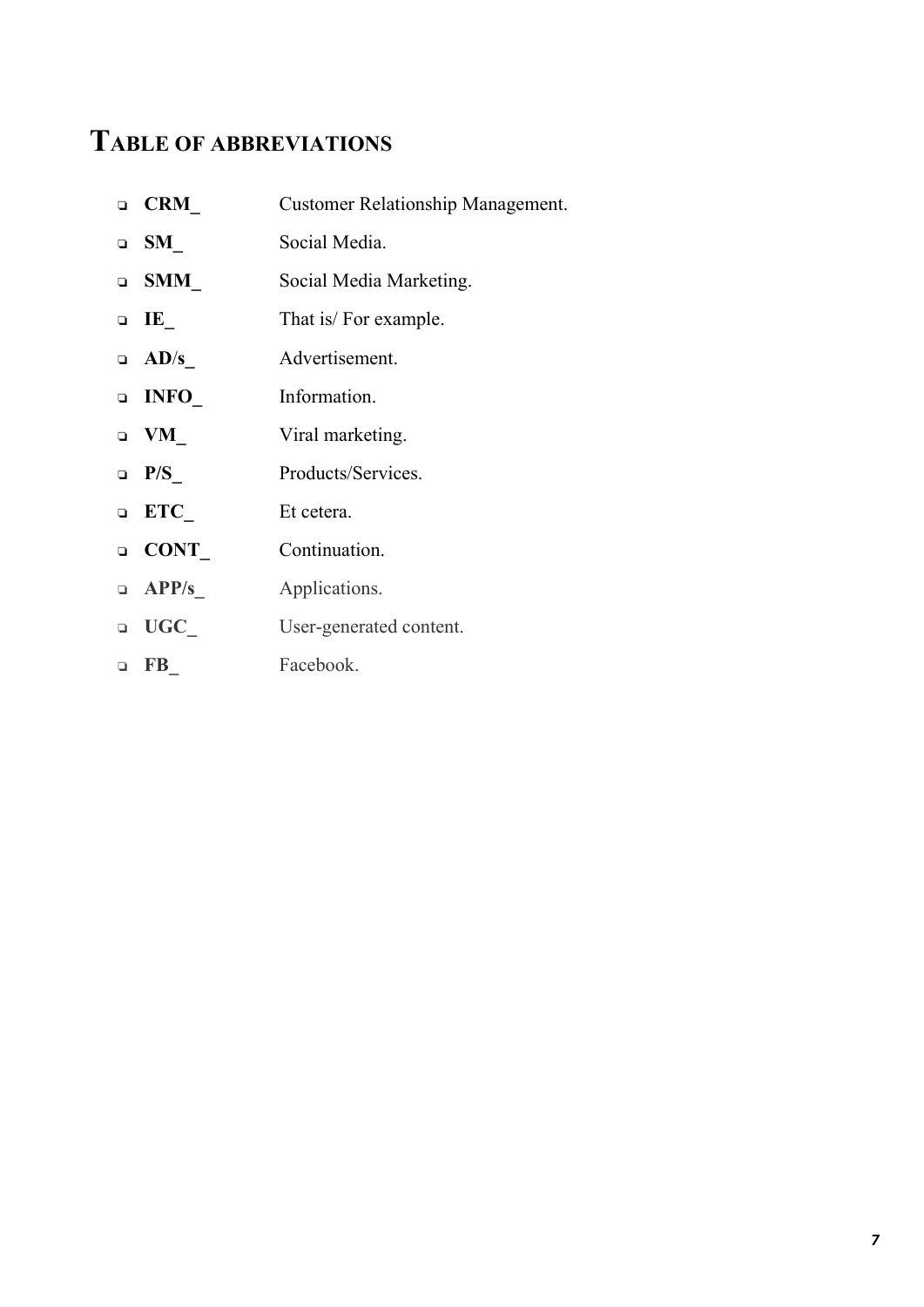# **INTRODUCTION**

Upcoming generation of entrepreneurs are very aware of Social media's existence, mostly portrayed as destroying lives and making us unsocial, with proven benefits to leaving social media behind; In contrast, Academic research on behalf of the beneficial relationships between marketing and branding with the use of Social media platforms is relatively underdeveloped and the Importance of online platforms when it comes to adding value through content, engaging a community, and growing your brand is very unclear.

Therefore. Relevant Research on the interactivity between a brand and social media platforms is needed to understand how to exploit the platform to its full potential for exponential reach, online brand presence and customer satisfaction, regarding its impact on buying behavior and customer engagement.

Focusing on how Brands market and sell a feeling to a target audience, observations show Viewer's reaction towards content is also a direct result of many variables put to use that concord with interacting your audience or engaging your community, to influence their attitudes and final customer behavior.

And based on my findings, it could be said that Social media and marketing evolved together, these platforms come in many forms much like the audience they hold and their personal preferences, as well as expectations. Feedback added to information provided by the platforms are essential to developing strategies that cultivate a community and target specific audiences.

And evidently consistency when managing the Brand strategy and continuous successful engagement further yields Brand recognition through the relayed message by exploiting common interests and basic human needs to be social and share, achieving online presence;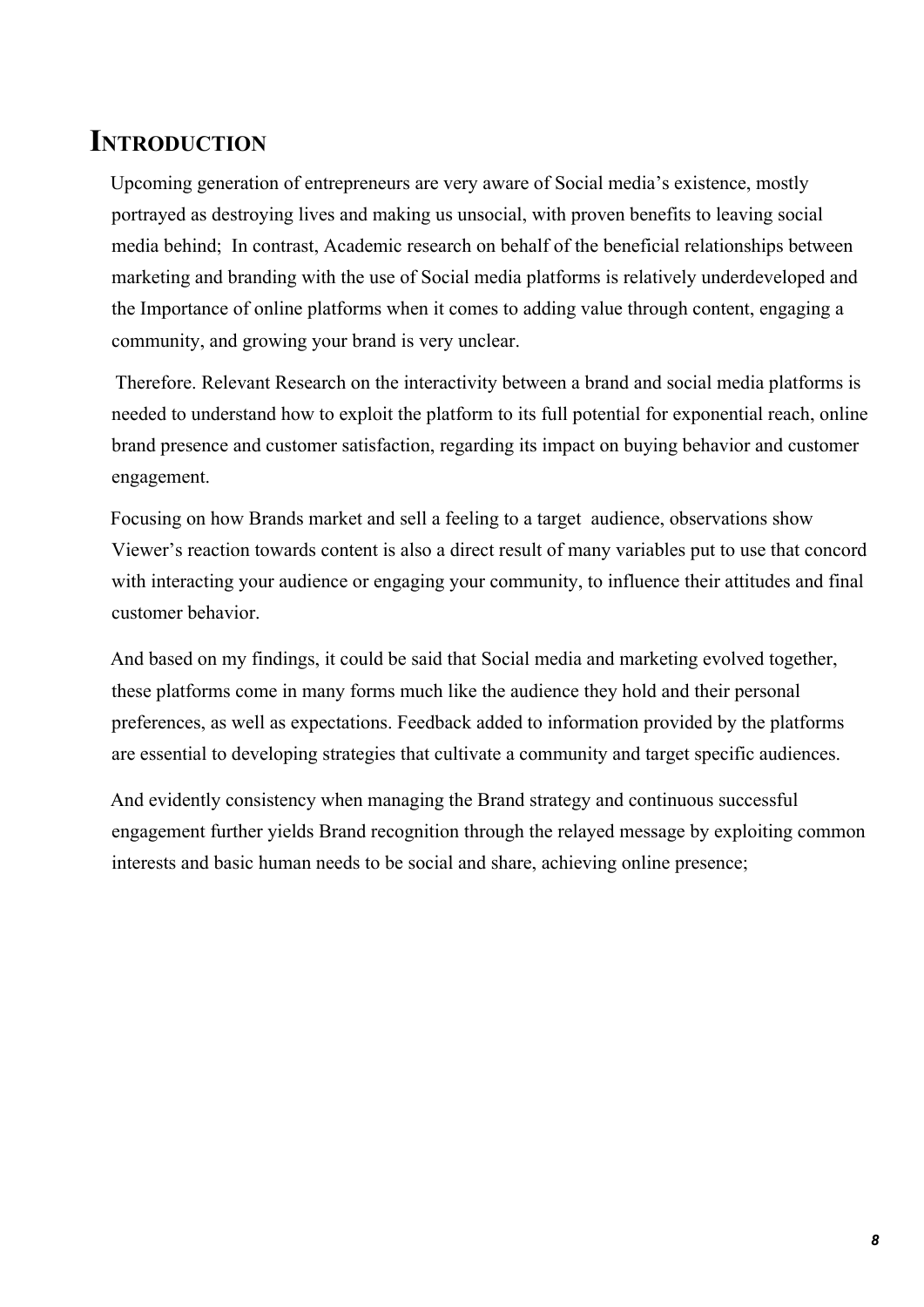### **Personal**

I am fascinated with subject and obsessed/addicted with social media like many others. In my educated opinion, the most valuable asset in this era is information, and with the ability to utilize it to your advantage creates the path for an exaggerated Brand recognition. Many organizations blow up on social media with an endlessly growing fan base, a brand never heard off is all of a sudden the center of conversations when other brands still enjoy nuking us by advertisements on Youtube, Instagram, AdWalls, etc.

Now as a future entrepreneur that wishes to take ownership of his social media strategies, learning about these implementation into Marketing, more specifically advertising and networking with a focus on social media, brightens my knowledge about Branding and possibly show advantages with my future content or communication methods when engaging my community and/or clients.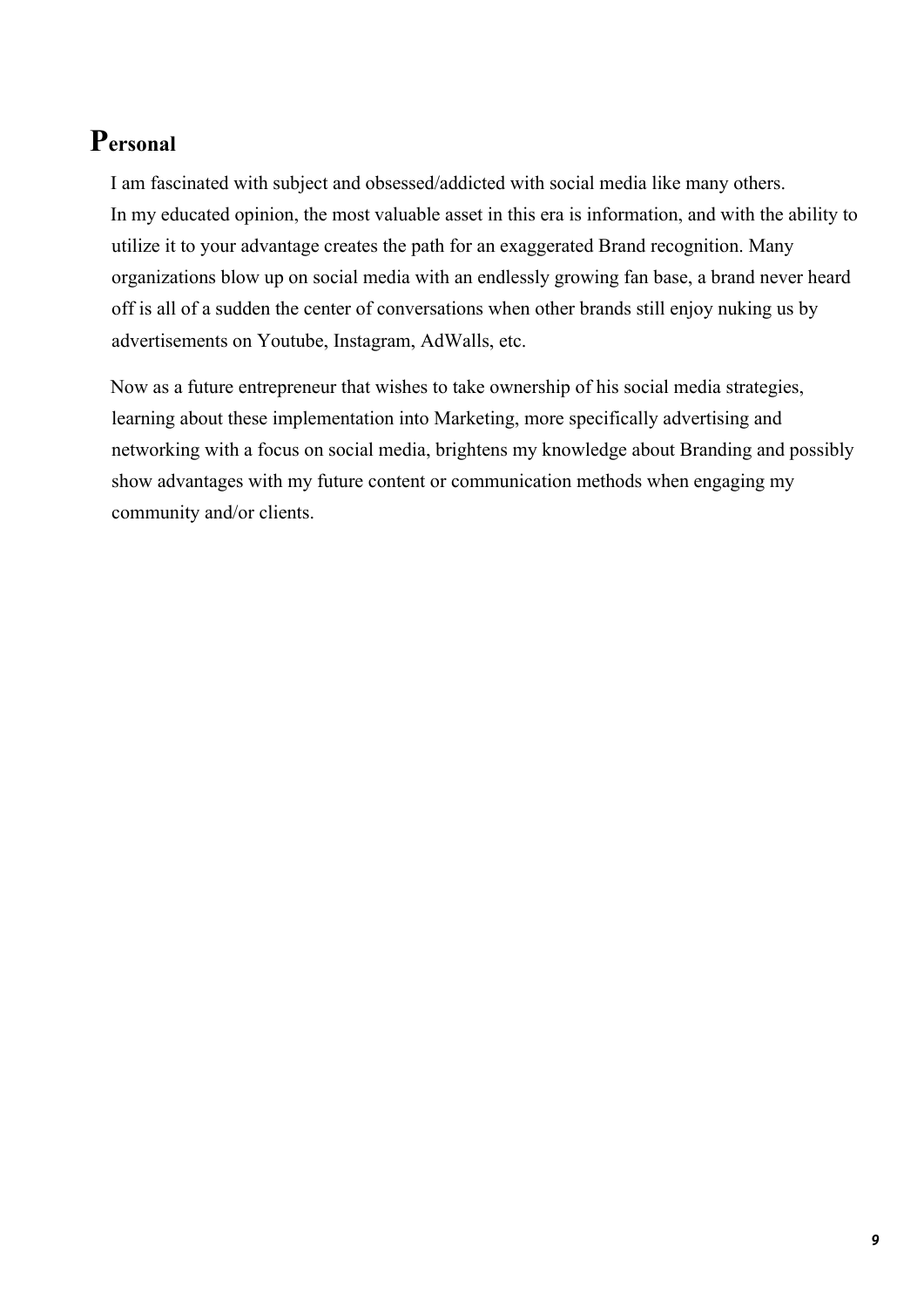### **Research Objectives**

- ❏ Marketing principles
- ❏ The meaning Branding
- ❏ Social media and social networks(Analytics, communication and advertising)
- ❏ Community and audiences
- ❏ How the customers/consumer base engages and feel towards brands online
- ❏ Contents creation and marketing a feeling
- ❏ Influencers role in advertisement and branding
- ❏ Engagements link to Customer satisfaction
- ❏ Targeted advertisement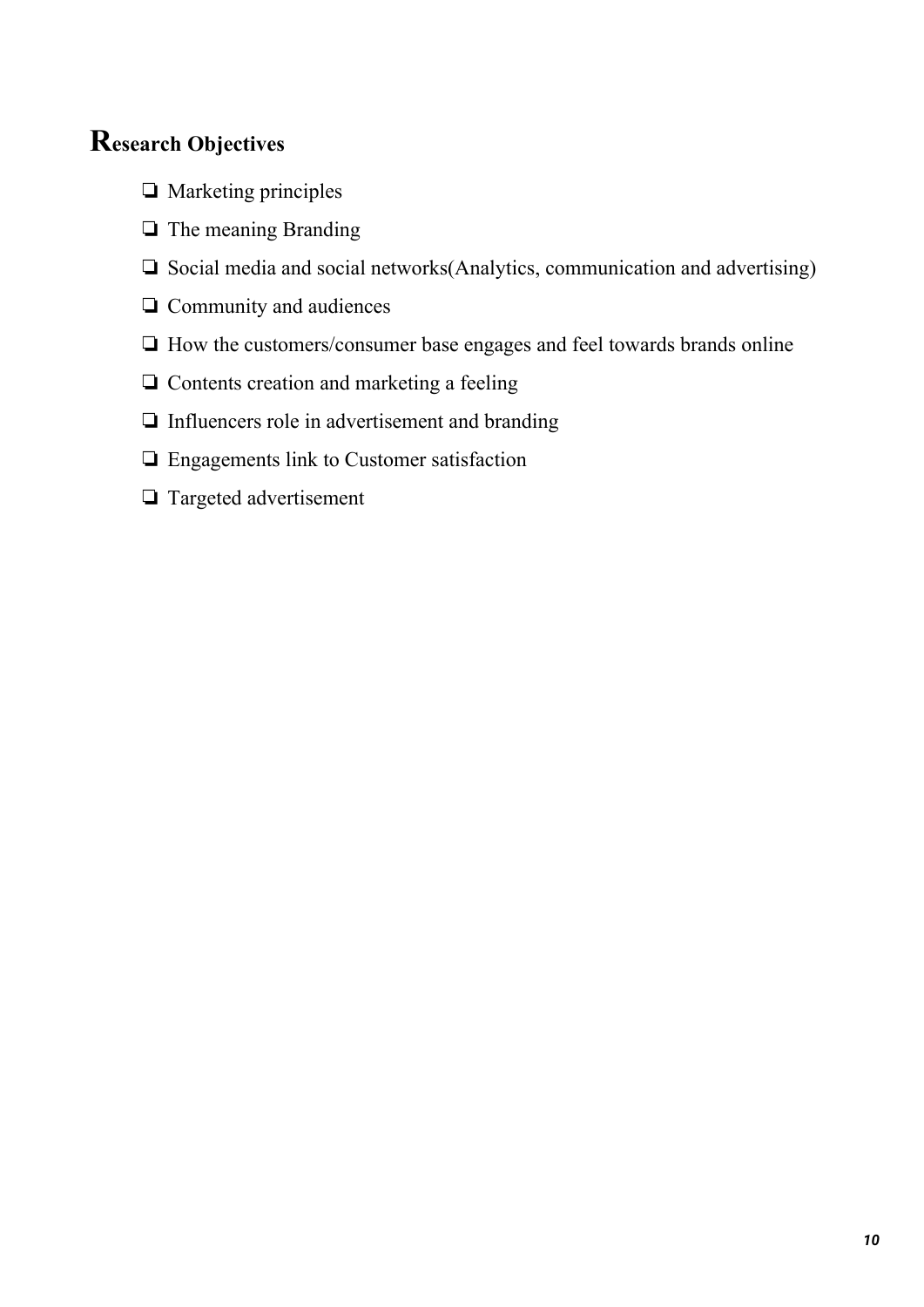### **Research Questions**

- ❏ What are general or traditional media
- ❏ What is social media and what are social networks
- ❏ Why marketing embraced social media.
- ❏ what are genres and subgenres, where do trends lay
- ❏ What kinds of data can you collect and how valuable is the potential information provided by Social media, and how to put it to use.
- ❏ Understand The customers adoption of social media
- ❏ What are differences between an audience and a community.
- ❏ How do consumers view and engage brands online.
- ❏ What factors influence consumer behavior in terms of content and communications methods and how efficient each one of them are.
- ❏ What is the impact of customer satisfaction on engagement.
- ❏ What makes up viral content and its advantages for online presence and brand recognition.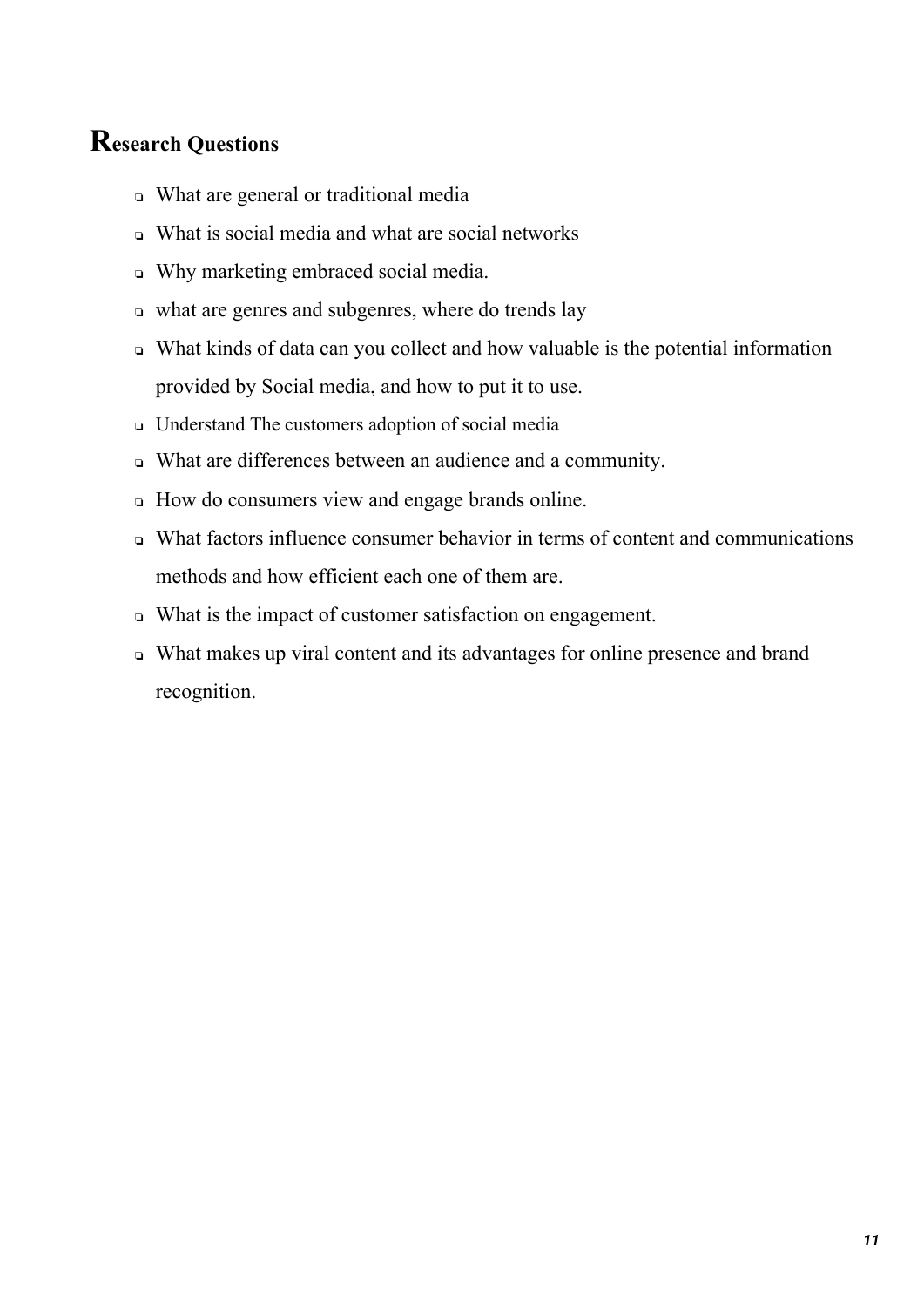#### *Literature review;*

**Marketing** is defined by Oxford dictionary as any businesses actions towards "promoting and selling products or services, including market research and advertising."

One of business's many necessities is to drive sales and awareness about your organization, for the public to know and buy from you. Attracting attention to products or services was primordial and meant directly advertising products and services through marketing campaigns, using general means of media such as radio, television,etc. Another option would involve third party marketing organizations to care for your campaign at the expense of the organization, and were favorable and offered great value due to the vast amounts of data already collected.

Communications was primarily responsible for actions or decisions made towards broadcasting your Products and services, and communicating your organization's existence as well as your offers and promotions. Advertisement and Public Relations at this time were both separate disciplines but efficiently delivered on the task at the time.

- **→** Advertising focused primarily on promotion and communication. Reach and appeal to the masses to grow your customer base and make sure they are aware of your offers, events, and proposed value;
	- **→** On the other hand, Public Relations would aim to create and/or maintain good relations between your organization and the public, often stepping in to correct past or present issues, or promote future reputation;

Company  $\Rightarrow$  Consumer  $\rightarrow$  One-way communication historically lead to low power in the hands of the consumers, very poor feedback, and costly research. The customer base also might show signs of low loyalty, due to the effectiveness of only distributing the message to the majority wich much like flyers hold no value anymore.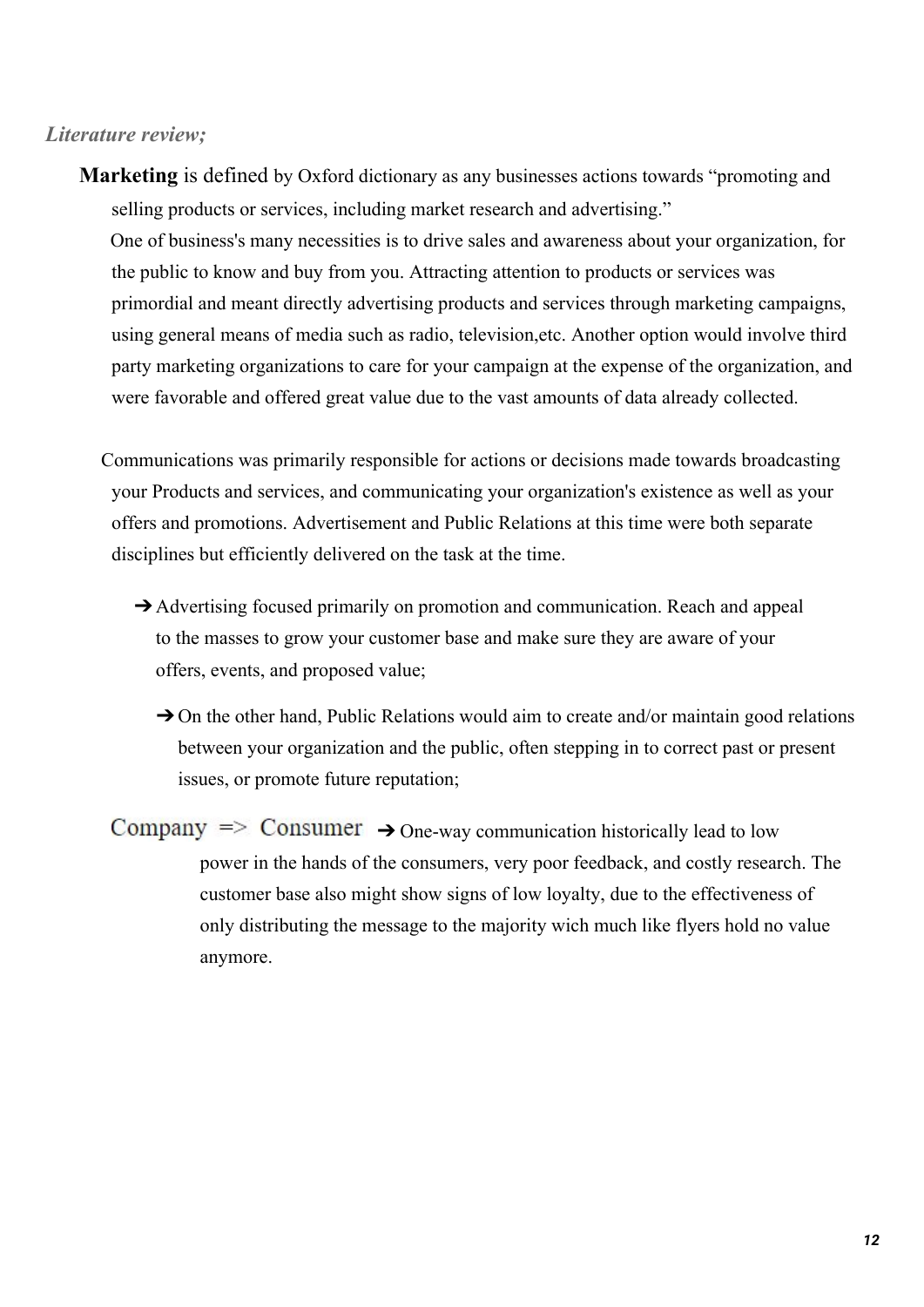In order to develop a traditional media strategy for communication purposes, (Clow  $\&$ Baack, 2010) you must successfully implement "**traditional**" **media**s as your channels, carefully Inspecting and identifying a portion of the market to be targeted, and a rudimentary understanding of various Influencing factors and their impact on their public audience.

Traditional media marketing would utilize channels like the following for communication purposes:

- **TV** advertisement usually is quite expensive and dramatically varies in terms of demand and eligibility of your offers, but proves noticeable reach. Other disadvantages is the litter of ads broadcasted during or in between programs, often disturbing the viewer.
- **Newspaper** ads mainly focus on factual information rather than spreading the message to the masses. to be considered when looking at effectiveness of high credibility offered to rational and increases the feasibility of a message being accepted.
- **Radio** ads allows for sharing audio content However, has a variety of drawbacks like the abrupt display time within 30 seconds; the lack of attention from the audience and overload of information also wildly affects their behavior towards the message;

Enormous **advancements in** computer **technology**, electronics and telecommunication such as massive improvements in Content production hard/software, Data storage allocated space and speeds, analysis accuracy and retrieval of heavy data weight, or communication effectiveness. This, in turn, has led to the growth of database technology with the according investments, that has allowed companies to collect very useful information on their potential or loyal customers and further shape their buying behavior. The first sign of this phenomenon came in the form of small organizations competing with bigger corporations on a undefeated local level that focused on listening to the people that comes in and find the best option for them, inspiring within many technologies, the need for CRM with all its applications.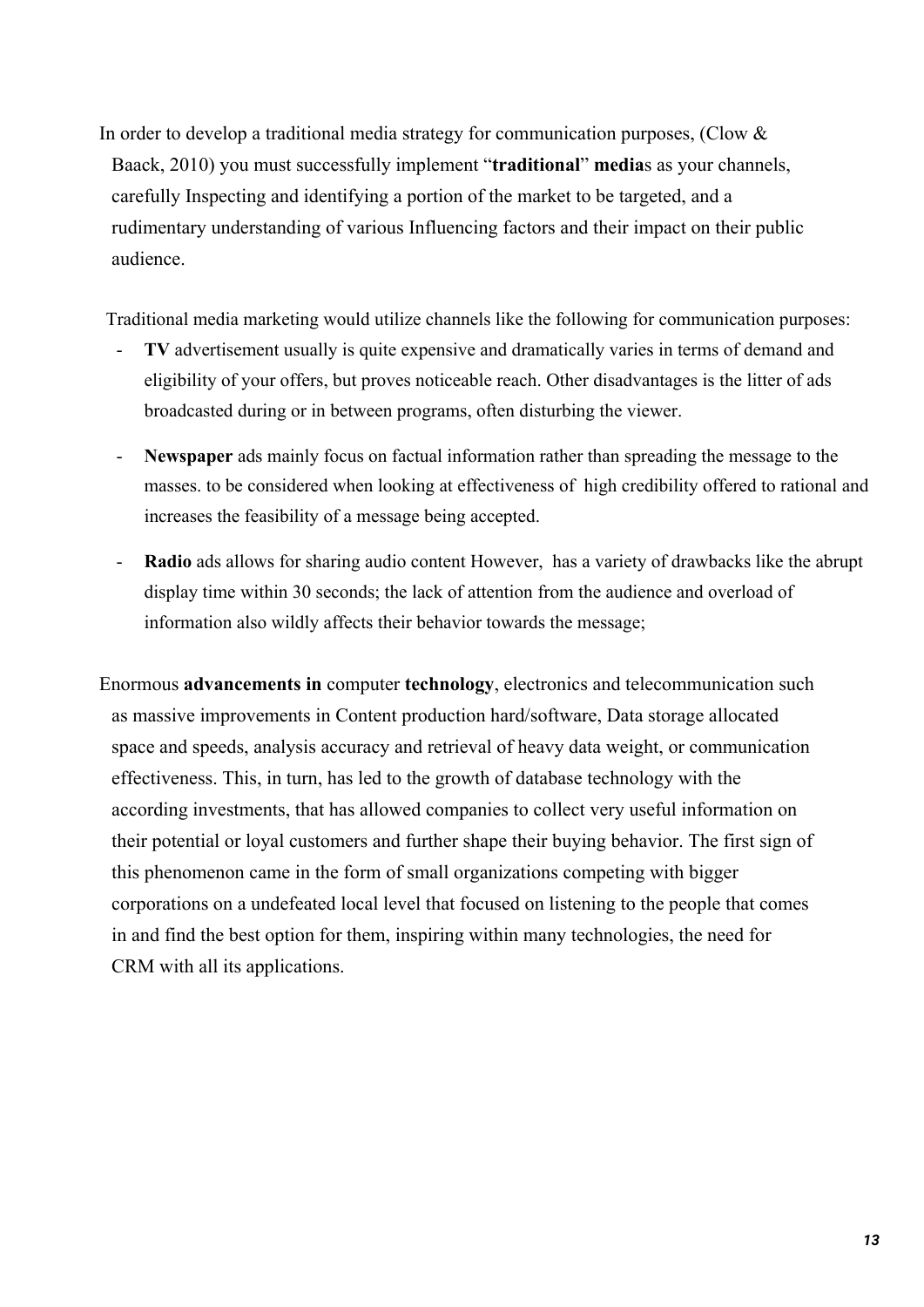- **Customer relationship management** by Cambridge dictionary refers to technologies utilized by businesses to "encourage customers to like and buy from it". Technologies like these manages together the relationship with your loyal and potential customers and according to VStacks Infotech, CRM can improve customer retention by 27%..
- The goal is simple: Improve brand image, track and manage business relationships and communications; IE,
	- Tracking and scheduling, as well as communications such as Customer or client follow up calls better relationships based on their purchases and evaluate satisfaction, closely managing the purchase, reaching or evaluating satisfaction for long-term relationships.

The attention paid to details to further enhance customer satisfaction and communication process provides us insight into how well the product served its purpose, sustainability of the design, an further aspect that go way further than the transaction aspect of interactions between businesses and the individuals, finally becoming a necessity for corporations around the world.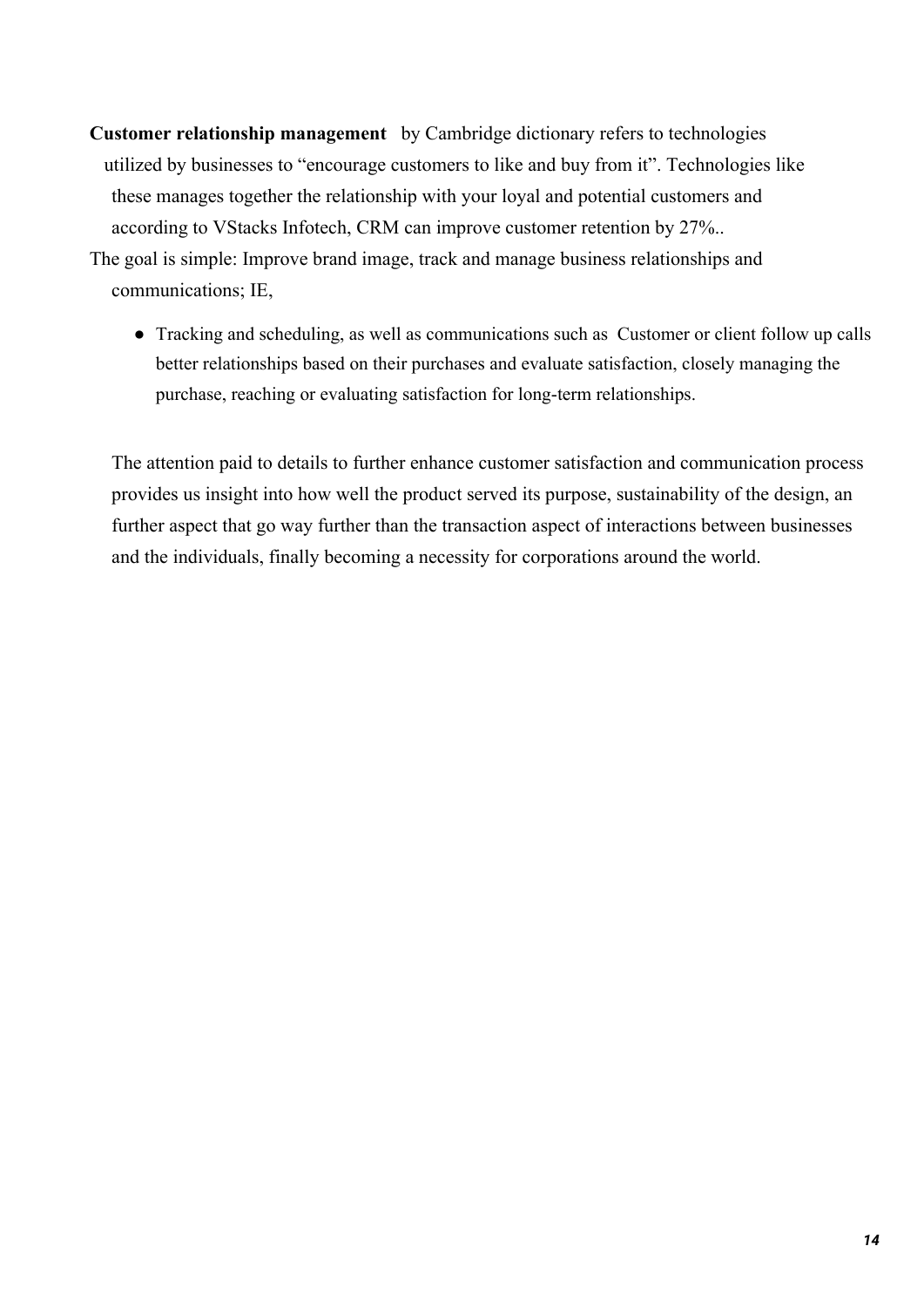With the **Introduction of the internet**, the gap between interacting parties online has been bridged, allowing everyone to be accessible world wide at any time of the day, hence transformed Communication, and in this era the key is to create and develop direct relationships with your consumer base with a combination of public and personal communication.

"The unique aspects of social media and its immense popularity have revolutionized marketing practices" (Hanna, Rohn, and Crittenden, 2011)

**Public communication** happens when Brands broadly interacts with groups of individuals, indulging in public dialogues, in order to deliver a message to a specific audience and be able to hear their insight. A few forms of public communication include live speaking events, newspaper editorials and billboard advertisements; In contrast, direct or **private communication**, or any telecommunication that create a comfortable sense of privacy and full attention, can reach its intended receiver through direct messaging through devices such as smartphones, tablets and personal computers.

Social media gave personal focus a global reach impossible before and has impacted every kind of traditional media and the population owning social media capable devices on reach.

**Social Medias** essentially are applications or websites that ease the creation and sharing of content and messages via virtual communities and social networks with common interests in genres and subgenres of that interest. According to Moore (2007), people now utilize the media in order to satisfy four additional needs that were previously obscure to marketers, because not felt by consumers - To discover;

- To share;

- To participate;

- To express themselves.

These needs clearly express the necessity for marketers to engage consumers in more interactive forms of communication: forms of communication where the receiver himself is assigned a bigger importance, specifically in the internalization of the message and other parts of the communication process.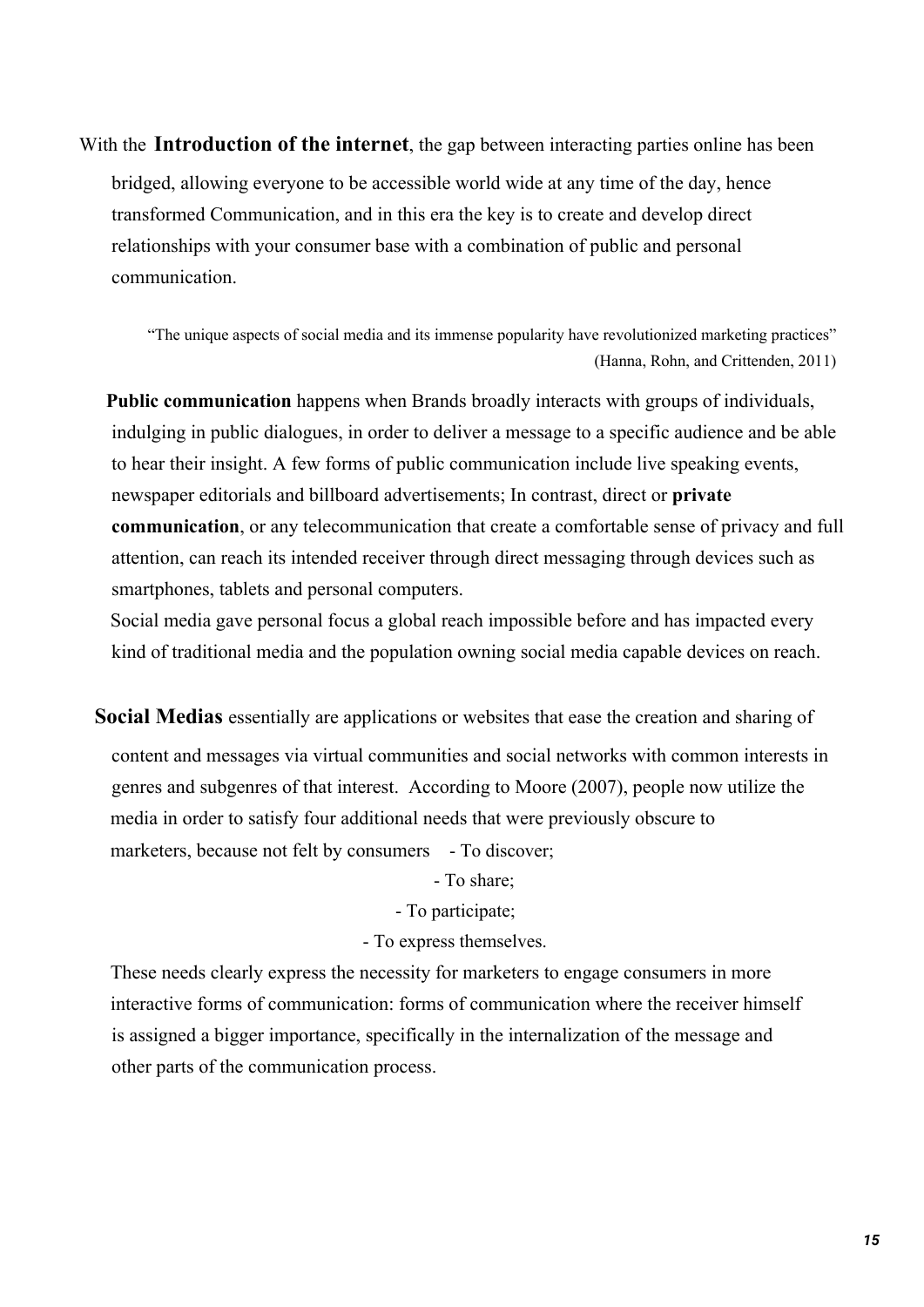- **Social media platforms** are specific technologies or websites that differentiate themselves on another plain in terms of content you watch, and purpose for which you seek in that platform.Social Platforms will generally offer ways to:
	- Communicate like direct messaging, posting or tweeting.
	- Update your community through posts, public message or "stories".
	- Share content by literally using the "Sharing button" or tagging others.

On social media, user online choose whether they want to be part of your audience, and are given the ability to leave your community at any time. On facebook they are your friends, on Instagram and twitter they are your follower and on youtube, other news forums or blogs they are you subscribers and view your content based on your brand.

Each of them offer various interactive ways to communicate with your audience, as well as **analytic tools** that analyzes and translate gathered data from social platform to examine your audience or viewership, similar to:

- Geolocation statistics
- Click output rates
- New followers in a period of time
- Viewerships over a period of time

The kind of information given by analytic tools is necessary to understand where your audience is most present and focus on that platform and its demographic, not to potentially waste productivity where your audience does not watch your content.

**Social networks** are dedicated platforms through which well constructed webs of interactions between two ends, enabling like-minded online users to communicate and interact with each other based on their preferences or relationship status. this tech is

for many a common channel to stay in touch with relatives but also clients, customers and influencers all round up in one intricate network.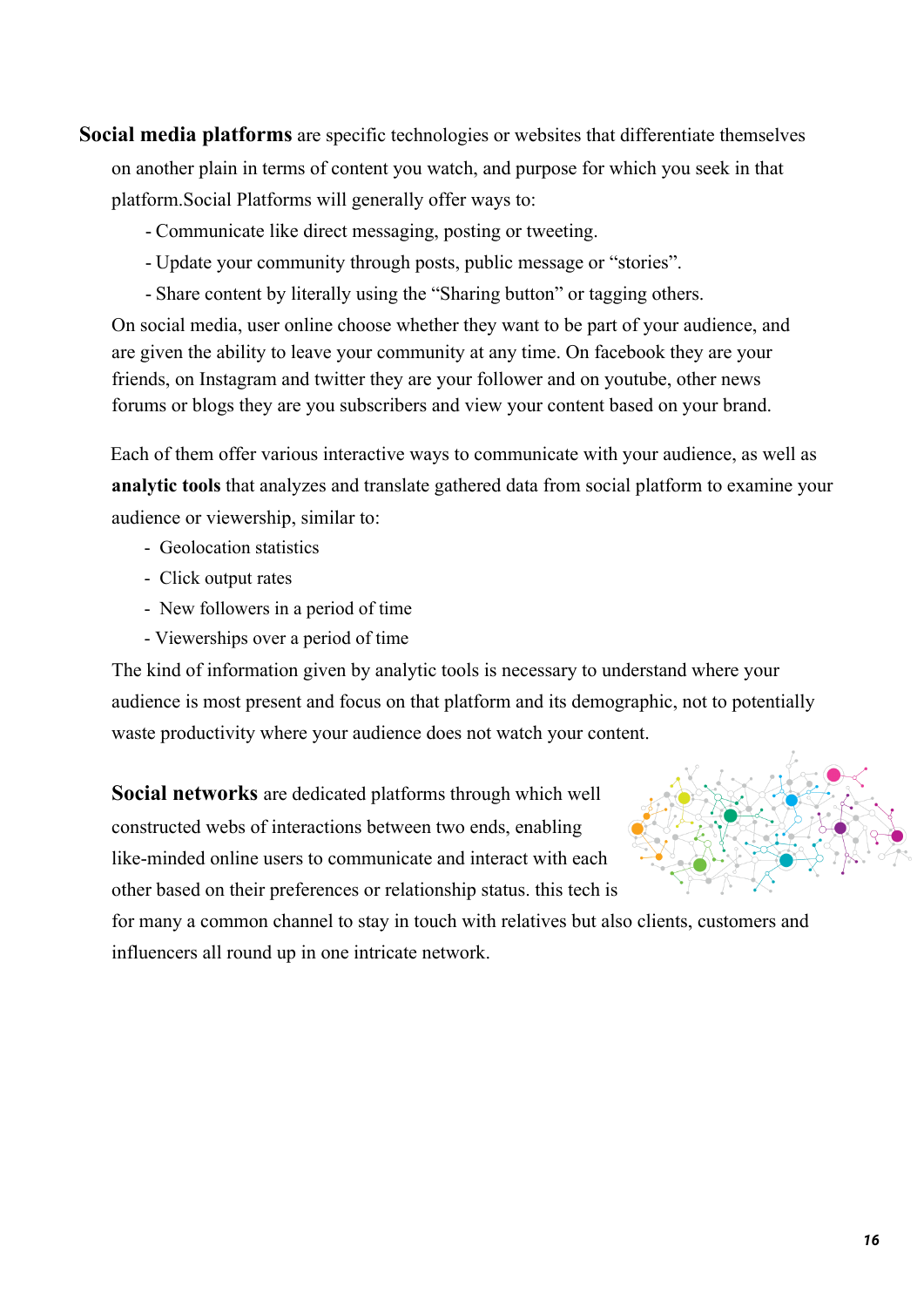#### Now; Buffardi and Campbell **(2008)** argued that,

*" Narcissists* use social network sites because they function well in the context of shallow relationships and highly controlled environments, where they have complete power over self-presentation."

Honestly I predominantly disagree with the last statement, purely based on the radical changes Social media has and will ongoingly have on the world of marketing because they grant businesses the exclusive ability to create and model their pages with total control over their self-representation and online brand image. As such, the ability to grow an audience, interact with them and turn them into an engaged community that shares common interests, to promote recognition and reputation, in addition to receiving and providing instant feedback or support. These tasks will take the effort of the whole organizations to ensure the values are unscarred, and to deliver on what is expected of us.

The most popular SM Platform based on global audience size is **Facebook**. This social network knows so much about all of us as individuals, it is terrifying; But as a business, FB is predominant in terms of advertisement:

Samsung, Coca Cola and Mcdonalds are all some of the biggest organizations in their industries that vouch for Facebook's effectiveness and utilize it as their main social platform for marketing purposes. The platform can selectively target individuals based on much more than basic information like age, gender, or location, but also among others: Job position, Salary, Family members, Online behaviors, Personal preferences, etc



From there FB simultaneously compares and cross-analyse the found data to figure out valuable information on the demographic, like exactly who and where these customers are, as well as their average income, quality standards and again personal preferences. This information is priceless for any marketing advertising strategies, profiling your potential customers pointing out the target market to focus on, filters unprofitable pricing strategies, aids in product design and content creation though paying attention to feedback.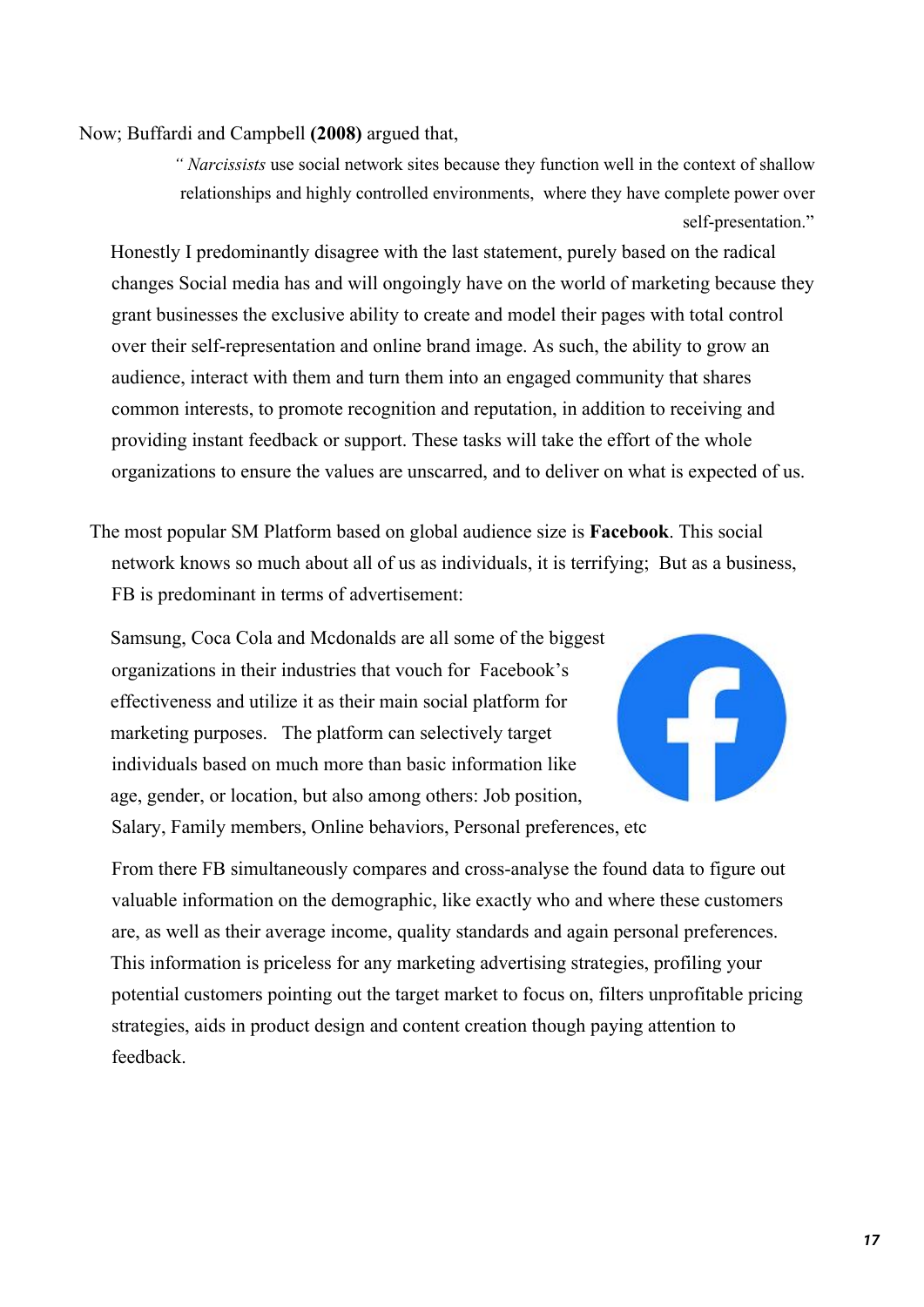### **The Theory Of The Long Tail.**

*(The New Rules of Marketing and PR).* "The web shifted focus from mainstream products and markets at the head of the demand curve to a huge number of niche markets at the tail "

So Targeted goods and services can be advertised similarly to mainstream products at the head of the demand curve. Leaving behind one-size-fits-all pages, and going with many different offers with content targeted to specific demographic groups based on their personal interests, with a certain different degree of freedom when creating content or communicating it on each platform. Now that we derive from mainstream broadcast marketing and selectively engage with

individuals from different demographics, we need to assess provided info from the platform's analytics where our community is active. From there we familiarize ourselves with their preferences and standards or trends in the market.



To which I add that addressing the supply and meeting the

demand is an easier task when you are handed instant and direct/indirect feedback from your audience/active online viewers.

As a fact, generalizing needs shows no effectiveness in this age. More successful ways consider designing and marketing products or services to different demographics based on their preferences. In this case focus is directed towards the individual, and what they want, all through a discussions with the customer.

Social media platforms are the best middle grounds for this to happen, as well as your own page or website from which customer provided feedback proves or nullifies your proposed value as the best solution for their problems.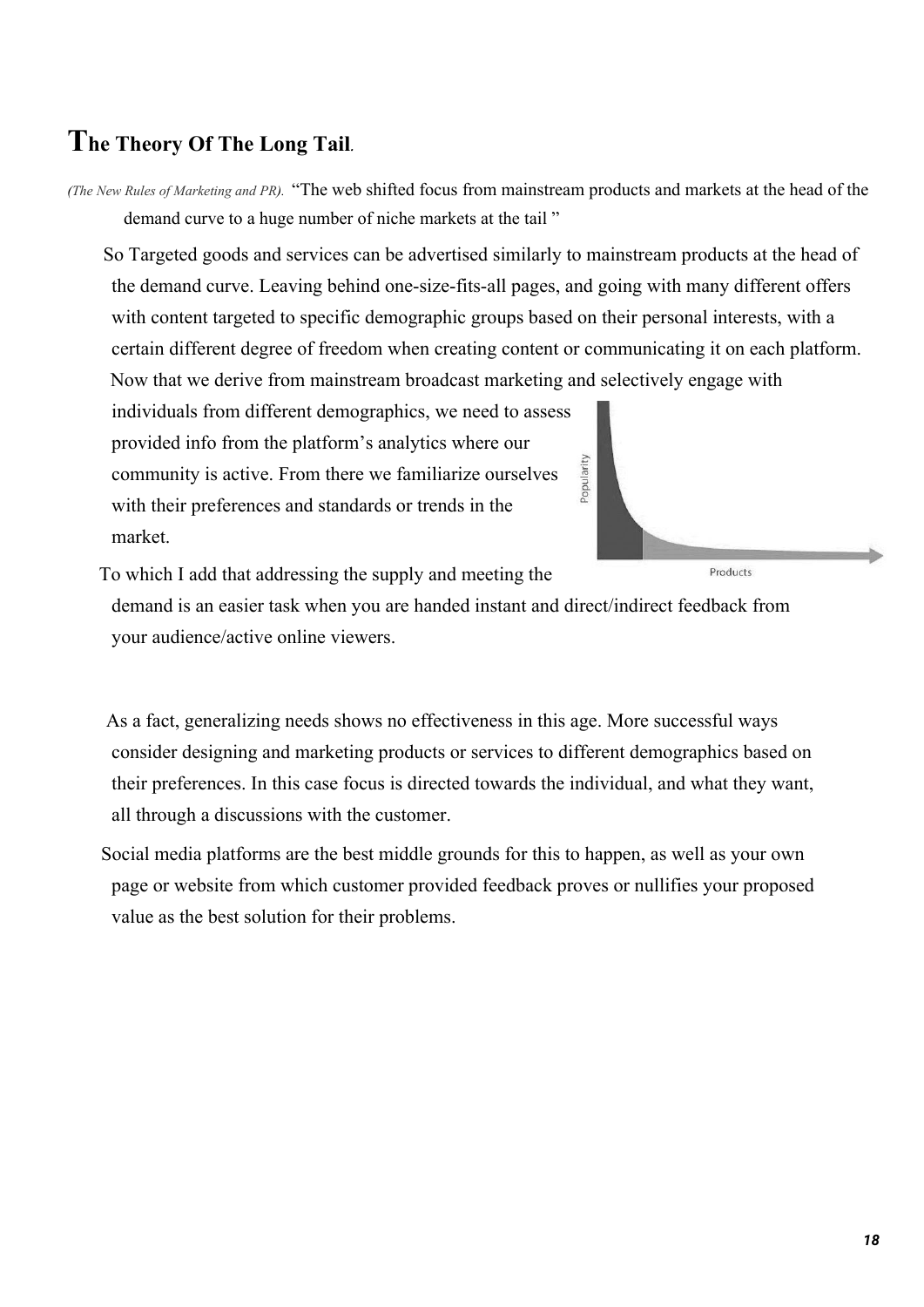$\star$  Online retailer, **fabdog** blew up on social media thanks to their original idea. selling matching sets of human and dog pajamas, a memorable event that again exploits the need to share.

newean ★ runs a successful YouTube channel with original content on the latest tech releases and the related industry news. Newegg knows what their customers want to see, making their business strategy successful.

**Social Advertisement** much like digital advertising in short are creative approaches to creating and delivering infomercial ads to reach targeted audiences through social media platforms based on what they like to see.

From the Cambridge dictionary **content** is the ''substance that is displayed in creation, and what ideas it displays" to the online viewer. We can then say that in a sense, advertisement or promotional Content needs to contain a message and impact the viewer in a way to first, to captivate their attention so they watch the content.

- Creating high-quality viral content to share will take some investment in regards to hardware and software which indubitably vital tools bsides audiovisual tech, photo or video editing tools; But in this case creativity is key.

Content must be a mixture of informative and entertaining items, with a hint of shareable promotional material to wrap a message around triggering stimuli like music, acting, editing, or *uniqueness additives*, and creatively rely these to the viewer in a creative and synchronized way to reach into their emotions by implying core values and directing at positive factors like family and culture, fun and *catchyness factors* like travel and sports to catch their attention and maintain it throughout the advertisement. Feel free to reinforce your brand values in the message.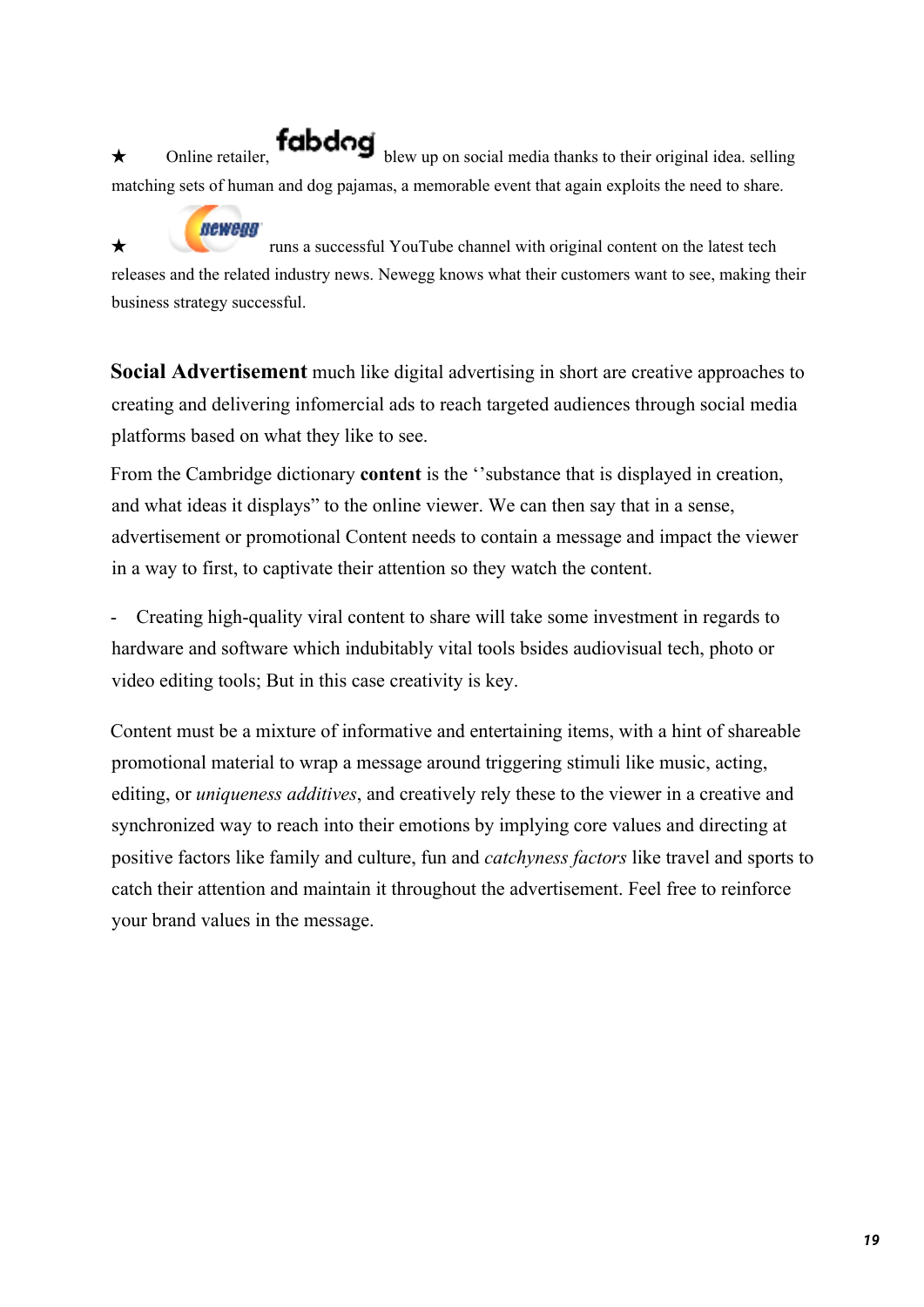

IE,Coca Cola for the 2010 South Africa tournament featured Cameroonian football legend Roger Milla with The combination of that year's World cup and summer track 'Wavin Flag' with footage of players celebrating a goal for their team The video from start to finish is entertaining to watch with the fitting iconic background music, and conveyed the message of unity and friendship. This message is reinforced attractively with the ad's endinging line: **'Coca Cola, Open Happiness'**



The *video content* **Red Bull** puts out online on the other hand revolves around extreme sports like skateboarders, snow sports, etc. Red Bull has cultivated an incredibly recognisable and powerful brand, largely through efficient use of online videos and stealth marketing.

**``**When you are physically tired, Red Bull will awaken you**`` .**

The point is to first understand the demographic we are dealing wit and it's respectful preferences are, to deduce a psychological profile of their audience. From that the socio-physical needs of their customers.

Now with added originality in every piece of content makes the message go viral, It makes for renownedly aggressive advertising strategies.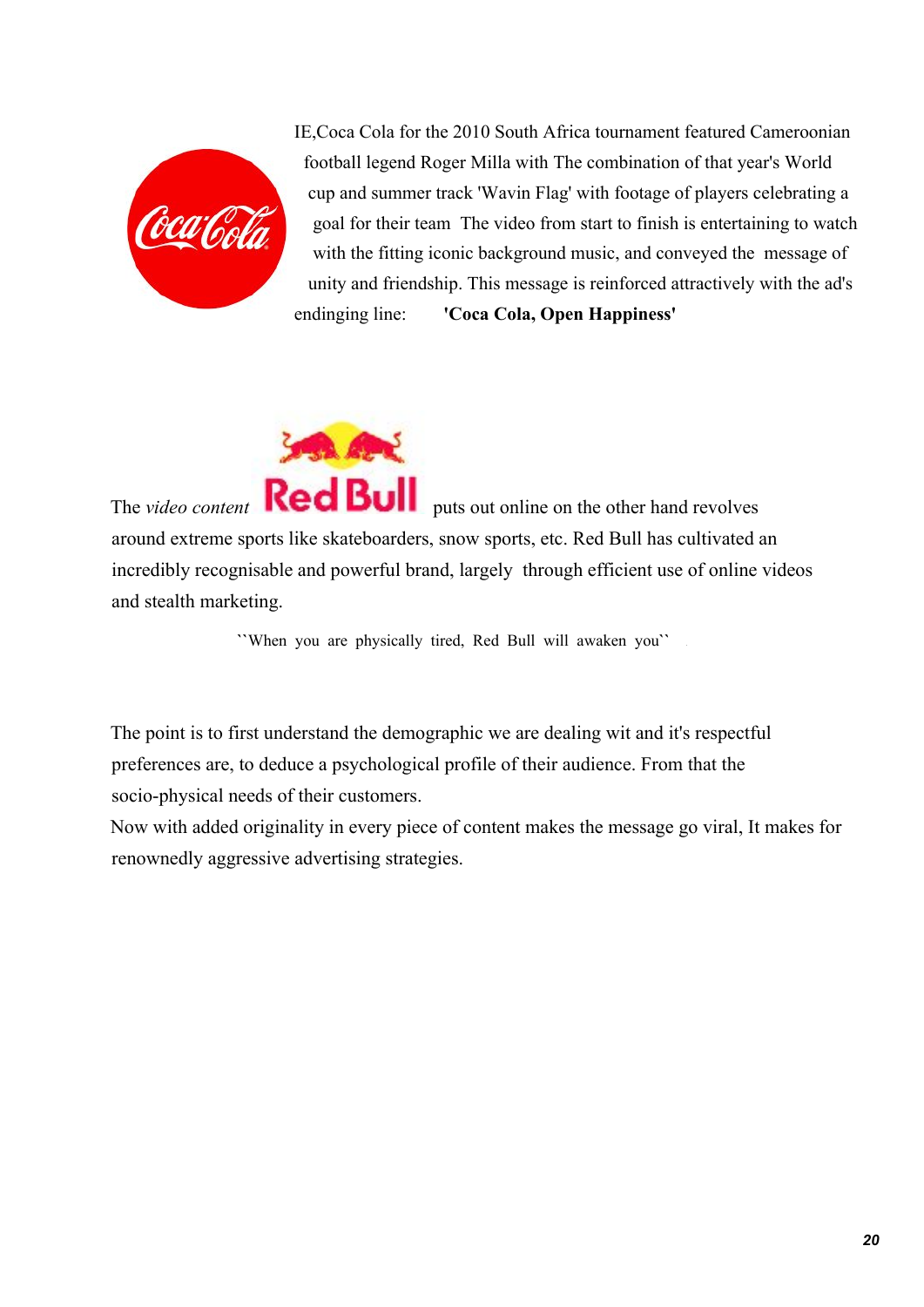Like viruses, **Viral Marketing** strategies take advantage of rapid multiplication to explode the message, Creating a buzz or domino-like effect where One viewer shares the post his peers, and those pass the message onto others inevitably yielding exponential online brand presence, exposing the message to millions of users online.

Elements of an effective VM strategy are:

- Communication and promotion
- Exploit common motivations and behaviors
- Utilize existing communication networks
- Takes advantage of others' resources

Officially, Red Bull like many other organizations do not benefit much from broadcasting their product directly to their community, but often attract as much or even more attention indirectly advertising their products and communicating or relying their content and message with subtlety.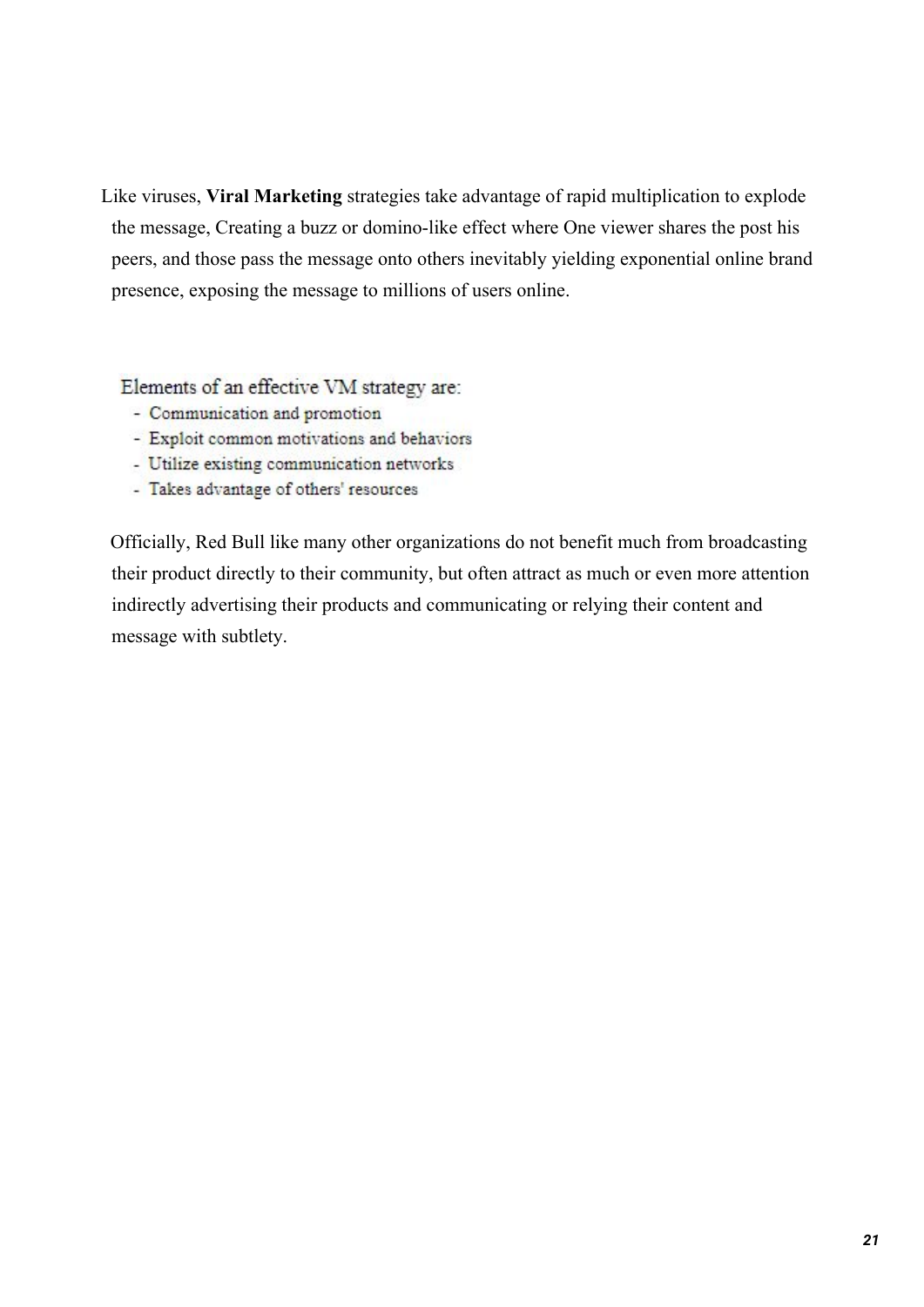### **Stealth Marketing**

Andrew M. Kaikati and Jack G. Kaikati say that "anchored around that word of mouth, or peer group recommendations and is the ultimate marketing weapon".

 With an ever-increasing number of ads, viewers tend to put up walls when they are being sold something. therefore you must rely on more subtle methods of communicating your message to your consumers.



 $\rightarrow$  The platform  $\Box$  The platform  $\Box$  is (Twitch.tv) the world's leading live streaming platform for gamers and the things we love. Professional Streamer and online personas would have Red Bull cans in a fridge on display in the background at cool temperatures. They would often get a can and drink it ahead of a live audience of sometimes 60000+ viewers.

> This results in impressive reach through the entertainer, or streamer's own resources and community which he cultivated through hard work like Viral marketing strategies. It also takes advantage of the common game practices and motivations for precision and hardcore gameplay to link their interest with the brand image and message, emphasizing Red Bull's brand image around performance and impressive performances.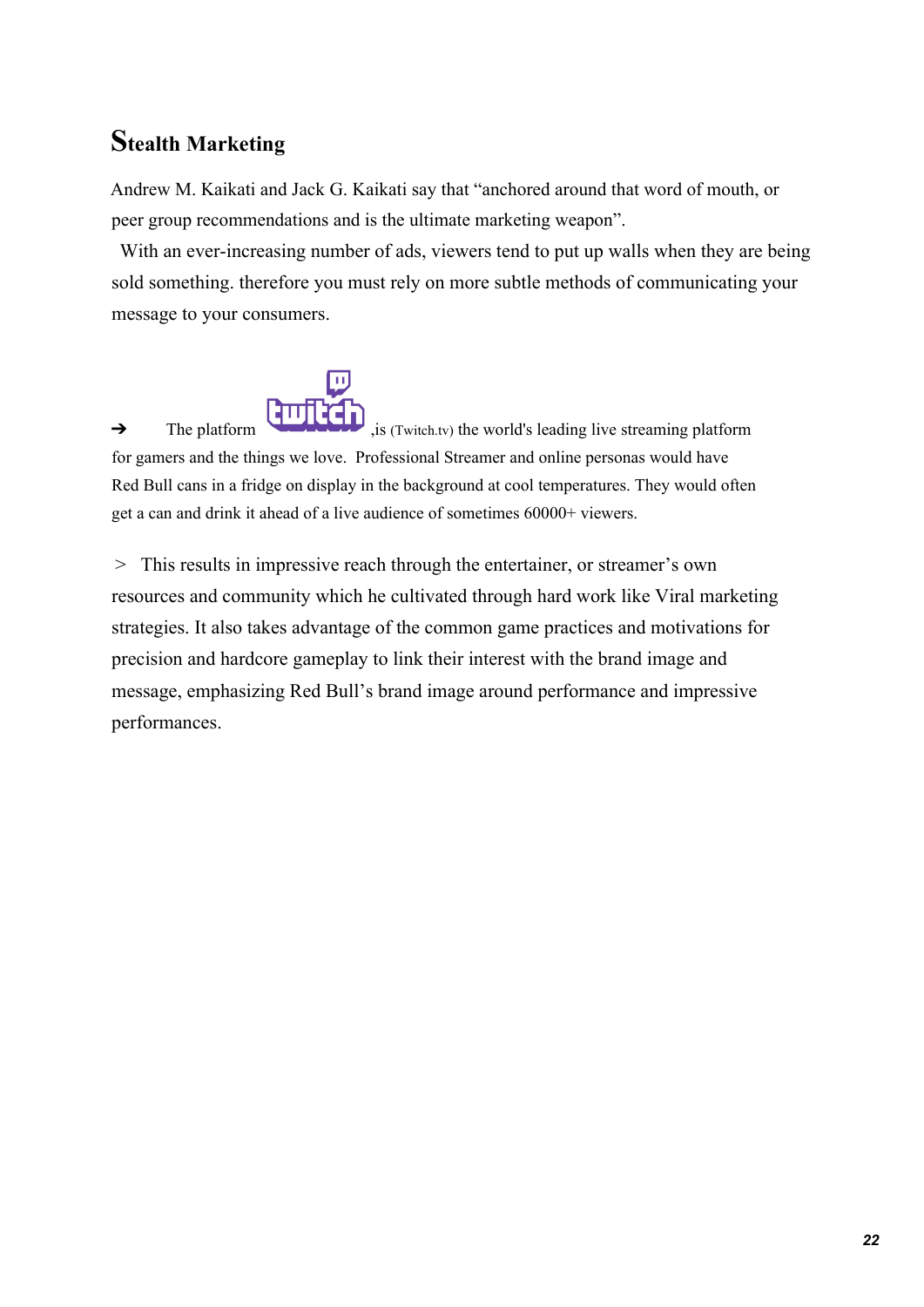**Social Media Influencers** (Steven Woods) represent independent third-party entities who shape an audience's attitudes through (Buyer)" high social clout and credibility", by using Social medias to engage their own audiences. They are individuals or people just like you and me that have grown, retained and engaged their own community through personal branding

They have the unique ability to target niche audiences that previously were unreachable and sell them the feeling, truly influencing their community's buying behavior and overall decision making. They achieve just that by engaging their communities daily, creating or sharing promotional and entertaining content with the organizational goal of yielding followings and credibility, whilst enhancing their final presence in the genre.

**Personal branding** can be shortly simplified by You, in addition to your interests and values. Embrace your flaws and achievements, history and perspective, when driven by purpose to engage with your social network, focusing on depth of the relationship rather than the span of the network.The last thing that is is superficial or manipulative but more so carries out honesty and relayed through your voice and tone, With the intent to cultivate or curate a relationship with each

It applies to every single individual and seems to be directly related to sales, in a scene where as a professor you are selling a better education and future, as well as a Everyone has a value and can add to it, and benefit from it.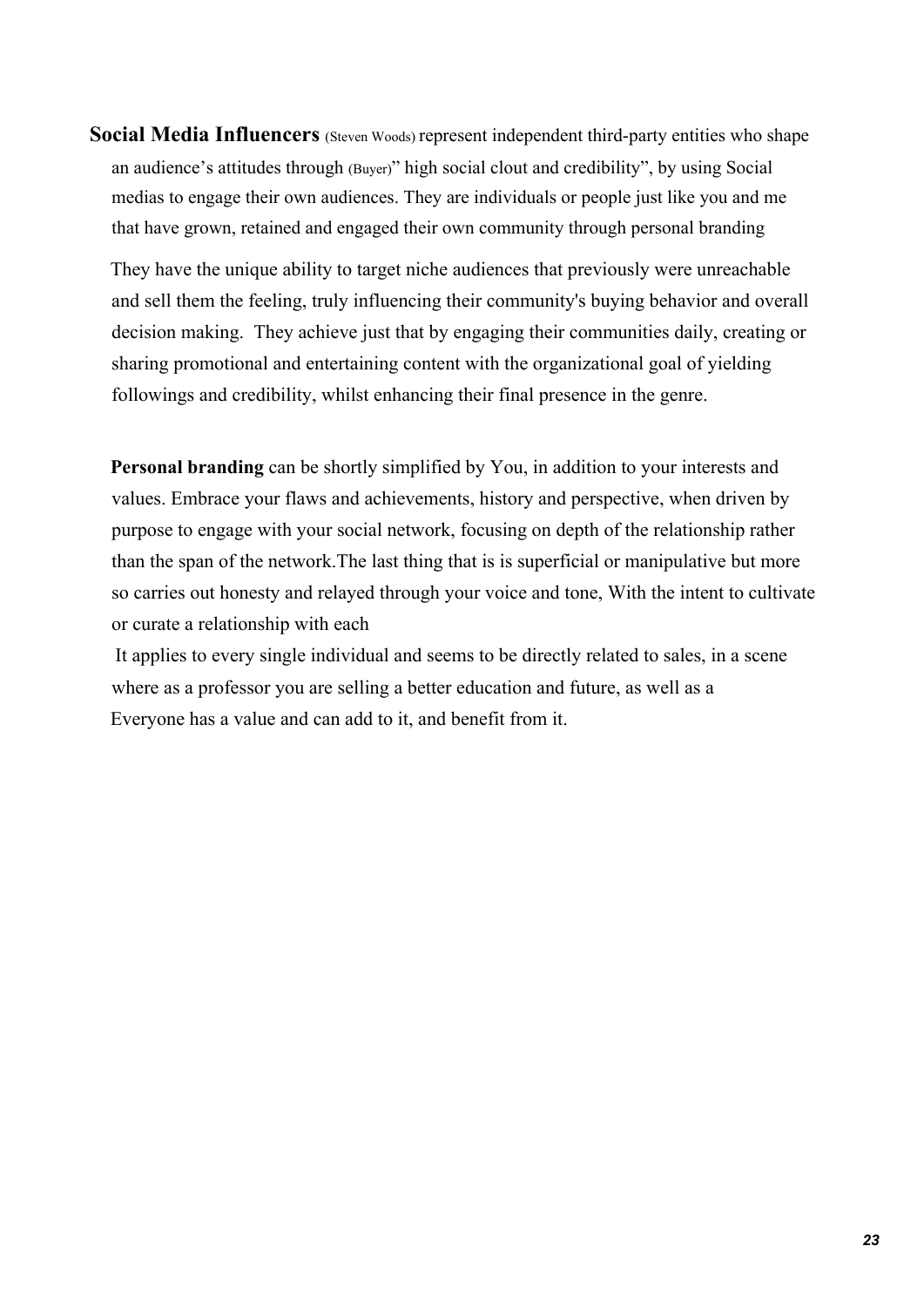#### **Influencer Marketing**

As organizations and their respective communities get bigger, their active customer base is more valuable than newcomers in the market. For example when researching online about a business you choose the one with a more valuable set of viewers or vouches backing them up, in the form of reviews or feedbacks according to price. Hence the analysis of the customer targets quality over price including feedback and brand image, which means any individual in the era would go to the busiest and best-regarded restaurant in town rather than the empty one.

Even if a business does everything right, it is perpetually competing with organizations that have been at it for years, ending with a competitive disadvantage. To overcome this obstacle, further communication strategies and promotional tactics are needed to target influencers in your industry, and use these influencers power to spread the word , and directly influence their attitude to want to check it out.

We should definitely **utilize influencers** as ambassadors for our organization since research points towards the effectiveness to have a voice that may connect you with communities and engage them for you. Plus it is natural to say that humans react better to another being when they can relate with their decision compared to a corporation spreading the word about how great they are (this only reinforces the hypothesis for the need for better communication approaches).

You can **identify** these **influencers** among your social network and audience, see who engages with your brand and what frequency. You can sort these out in lists that are easy to work with in order of most valuable, most engaged and of course their content quality, personality/credibility and geographic location; Moreover, comparisons between their viewership value, and pricing for promotional posts will additionally provide qualitative aspects to the transaction.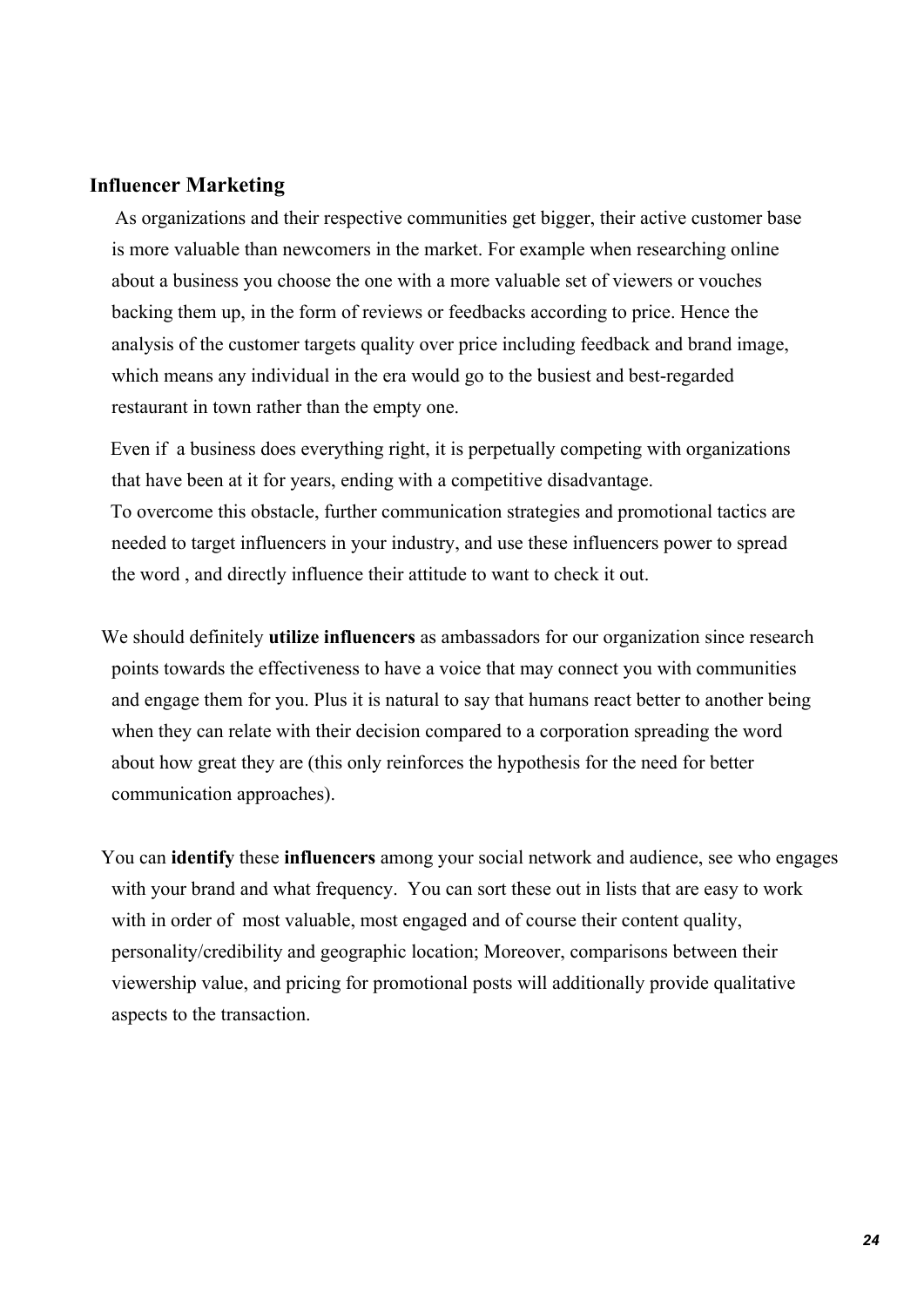**The aim of SM Influencer marketing** is to calculate the value of their total reach by figuring out things like the quantity and quality of their viewership and full engagement potential. With provided content, skilled influencers can do plenty in in the matters of reaching a new audience to engage with online, and shape their attitudes toward the brand to enhance recognition. A possible disadvantage of this pursue is that the reached audience might match your original audience and prove no difference, wich in this case tends to be more effective for Startups since the point is to grow their already low audience, reducing the probability and the risk of coming across common viewers. Another example may include any organization that does not already use that specific platform to heighten their growth rate, but may find better result by using other networks that may use the same platform.

**User-generated content** is any content created by individual, rather than brands. Creating their own content and share posts featuring you, exposing your products and services to their audiences. Better yet, you can share that content with your own audience, additionally boosting your own credibility in the process. For many brands, Instagram is the primary platform such content.

UGC and traditional content altogether cover first an *Original aspect* or gimmick factor, and secondly an abused or *unexpected aspect* which directly attracts the viewer based on something memorable within the content.

**Online Interactions** exist because An individual customer has his own preferences and needs, when the internet only allows sellers to establish a continuing dialogue with customers, and extend customer interactions keeping in mind that you are indeed dealing with a customer. Engaging a community online can be easier than in the past due to access to the community but the act of engaging the audience is complicated. Tapping into this knowledge shared among users is a good basis to lead your market research since interaction online mainly stream through:

| Commenting and sharing content motive $\Rightarrow$ | Social and Informative; |
|-----------------------------------------------------|-------------------------|
| Passive content consumption motive $\Rightarrow$    | Entertainment;          |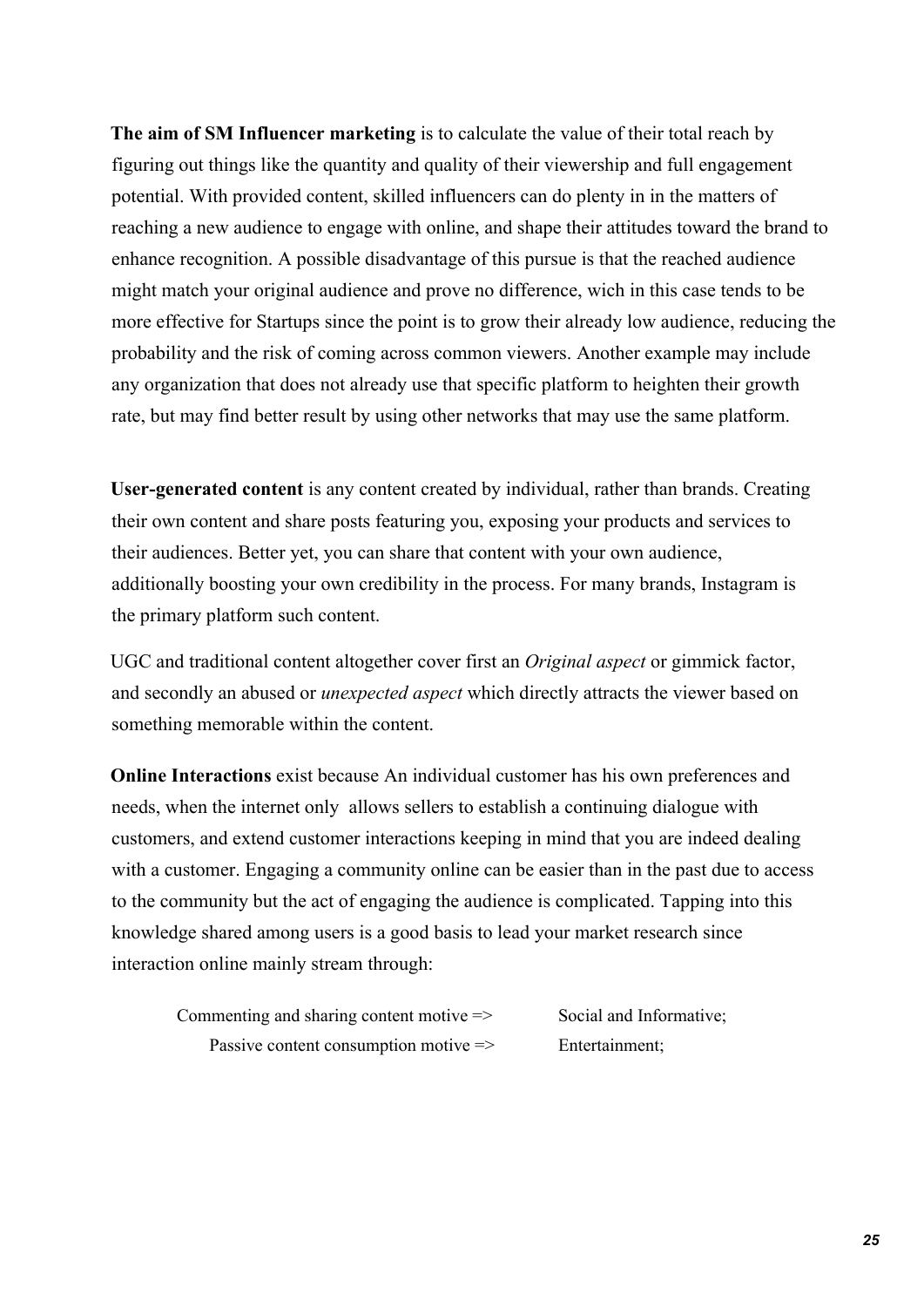From the given information through social media feedback, we can engage the community based on the motive for their interactions, provide wished for content and accurate support, while further analyzing the given feedback In the specific genre they are interested in. From which we can fortify our brand image through these interactions and their motives for interacting with us.

Content falls through a selection of **genre classifications**, something like this:

- **Broad Genre**: Much like the industries they are broad but different subjects that accurately focus interests. IE technology, arts, adventure, entertainment, etc
- S**pecific genre**: Types of content are more specific to the content and to the community's more specific interests. IE Gaming, Pc components, Music, Travel, Shows and films, etc
- **Subgeras**: Are original takes or different application of ideas and strategies that gives its own style to a creation within a genre. IE Online Streaming, Tech releases, Controversial shows, etc.
- **Trends** mentioned most often on a social media website or a news website at a particular time.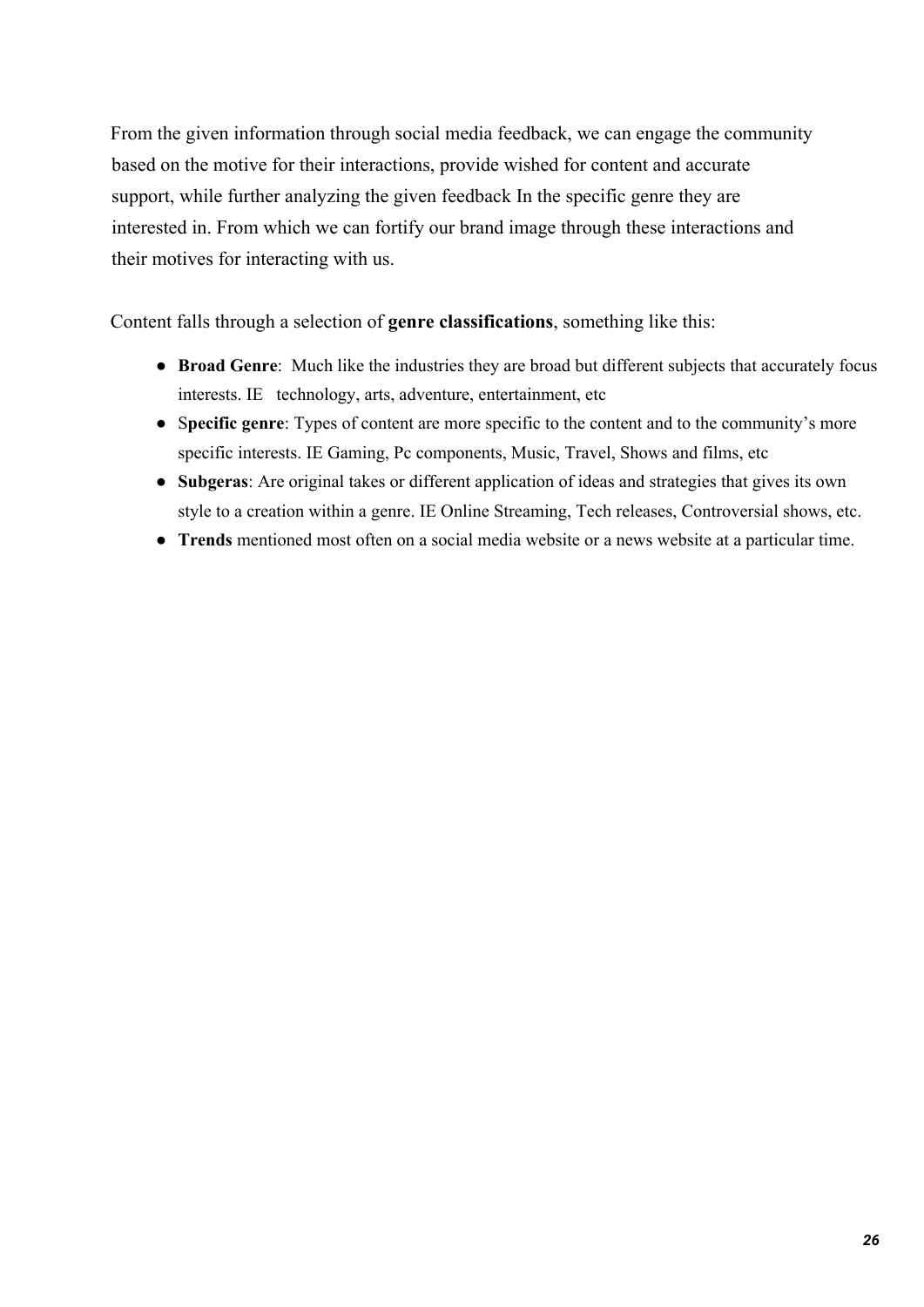Companies these days are spending (statista) above one trillion usd every year in advertisement, yet in comparison to reaching a certain degree of the market awareness of your brand, in this age it proves no impact whatsoever on who we buy from or who we are loyal to. Price, P/S, availability and such are expected as a bare minimum standard, much like good ethics, responsibility and care for employees.

A study by Info-graphics puts forward that over half of Twitter and Facebook users agree they were more likely to talk about, recommend or purchase products after they began engaging with the company on social media. So, Before purchasing online, your average customers will usually inform themselves about the brand they are dealing with, the brand image and reputation, p/s quality and the added value that comes with from the genre like forums, the business own websites and homepage, Facebook or Instagram accounts, and peer reviews.

Customers establish their decisions on much more, and heightened understanding of the impact of interaction over time on loyalty further improves how we are seen. This **Customer's brand analysis** that will conclude how they behave towards your organization based Both consciously and subconsciously on how content they see attracts and maintains their attention and how memorable the event was in addition to how well the brand fits their lifestyle as well as how it makes them feel.

Fiona Harris stated that **corporate branding** is based on reputation. The organization's culture and values are communicated to their audience to create With their interests in mind for the organization a personality, further building the brand towards achieving a specific degree of value and add onto it by engaging and efficiently communicating these values will only strengthen your brand reputation and recognition. For example, You would usually hear people refer to paper tissues as "kleenex", like Plastic wrap is commonly said "Seran wrap", Almost like the brand reinvented the product.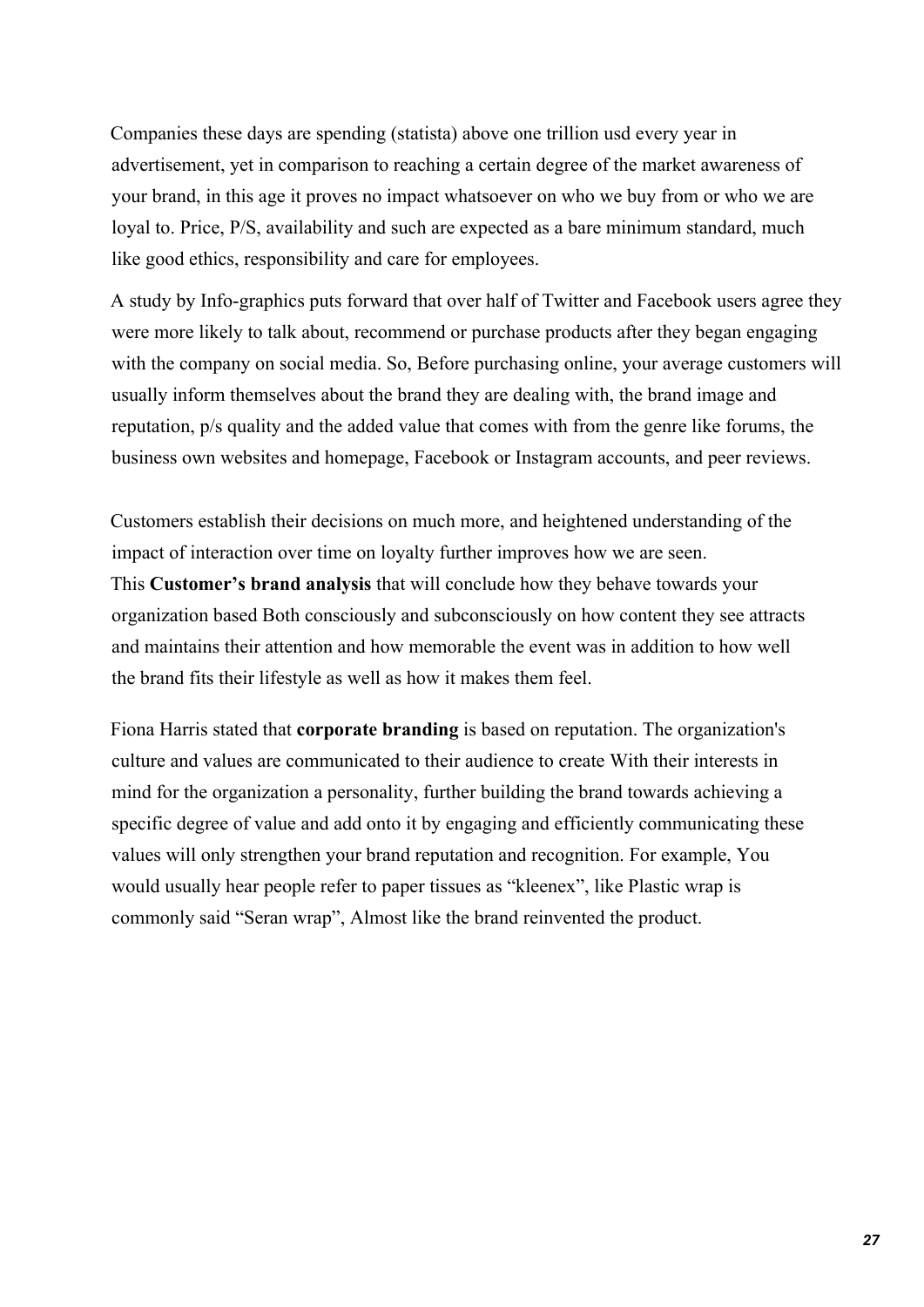**Brand** is a name, design, logo, symbol or other branded specifics that identify the seller's goods or services in distinct to others.. First apparition or this would date farther back than branding animals in farms, or banners and flags. All the way back to first civilizations symbols that represent an image or translates into an image or idea like the paintings on walls. The fact is that they stick to their origins and message is consistent through time.

Today **Social lifestyle changes** in the public's behaviors gave rise to a need for change in communication, or the way companies communicate with their audiences. I.E Millennials have more spending power than past generations, and are more than happy to express their interests by supporting a favorable brand.

In the past, Technology has evolved Branding to tap into information to extend our communications from a functionality value to the customer's emotional and rational values. First implication would be the organization itself, how it operates and its originality and appeal to the community playing on a basic targeted market's main values such as availability, functionality, suppliers etc.

More successful strategies target more specific demographics, like at home moms, teenage culture, College students, etc based on their wants.

This in theory is because it isn't about how efficiently you can deliver anymore, yet how you make them feel. It's a human aspect that creates a path for your community to relate to, further believe and trust in . Through social networks and the internet, branding has again shifted or further evolved from humanizing and personalizing aspect of offers to influencing people's attitudes toward the brand and reinforce their message, focusing on an older premise in which people do business with people or organizations they already know and trust.

Denote that if you do not improve and manage, or even care for your reputation or brand image, it will be done for you by your customers and competitors, for that we ask ourselves not only what are we known for nut also what do we want to be known for. Now if you do business based on good ethics, talent, reputation and deliver, they will come again and the words will spread about your organization. This reputation leads customers to come to you instead of you running after them.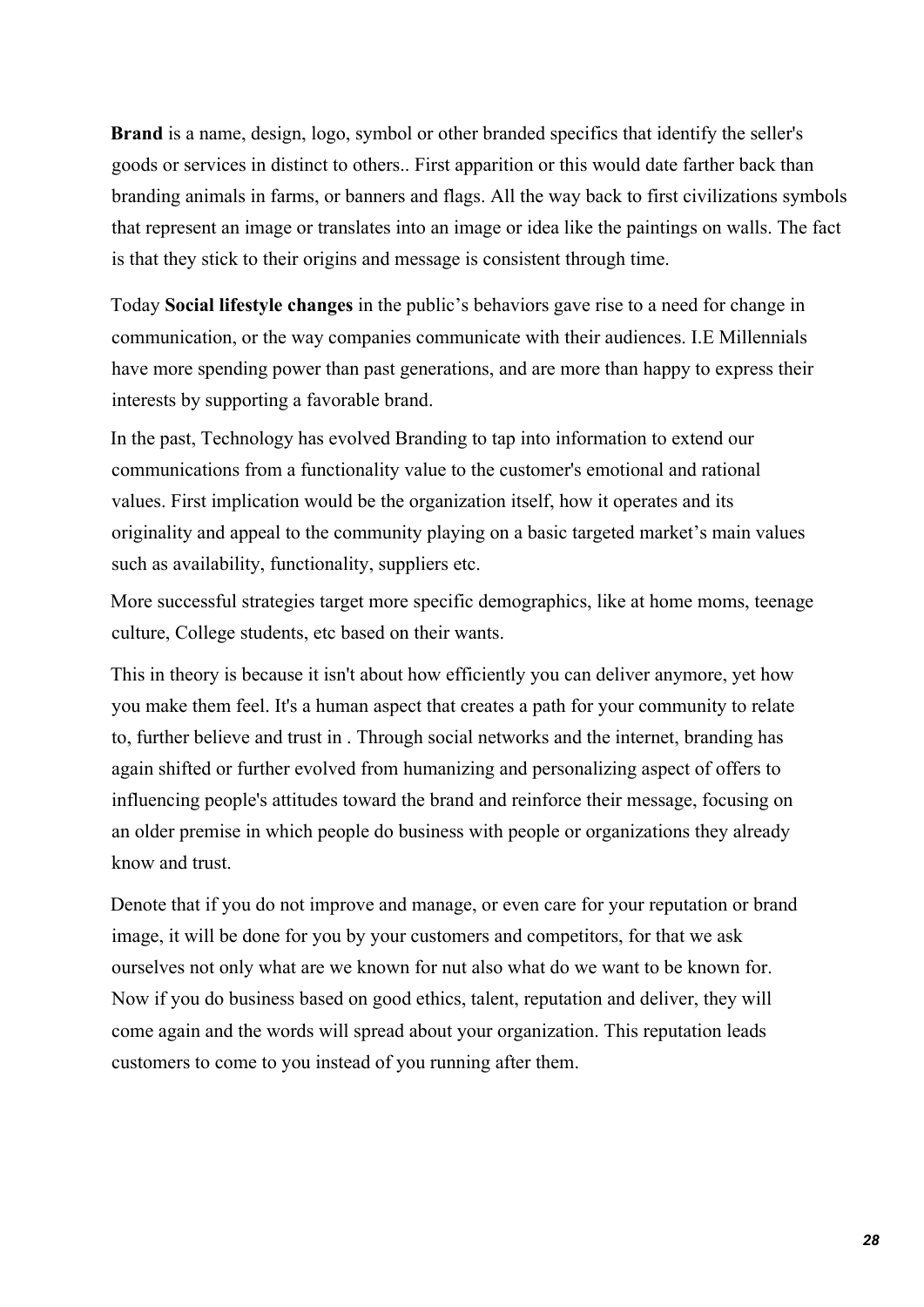#### **Engagement** (happens inside the consumer, not the medium", Elliott, 2006)

(Marci 2006)"The combination of audience synchrony plus intensity" relates the attention factors to a *Cumulative emotional impact*, where to an extent the audience uniformly changes their emotional state in addition to the intensity of the impact when exposed to a social stimulus. These kinds of stimuli can be generic like social gatherings, family setting, classroom or something closer to creative aspects or in other words something unique. They can go in deeper as we explore genres and subgenres where the brand and the specific audience or communities lay, we can target their common interests to effectively engage those individuals. After Instantly interacting with them you must offer a solution, only if you result in satisfaction will they stay connected and continue to interact with the business.

**Customer retention** usually happens once satisfaction over time has been achieved or highly positive emotions towards the brand have been shaped. Overall satisfaction from the brand emerges in form of recurring purchases and hints towards a long-term relationship between your org and the customer.

Consumer retention instead differs on specific uses of the product or service, surrounding how the user will enjoy the product during Short or long term usage as well as expectations and in which we see the buyers senses react differently, ending with a slightly different behavior.

So the point is to reach satisfaction with each individual through the relationship we created, and follow with communication to further strengthen bonds opening up on opportunities to engage them through time.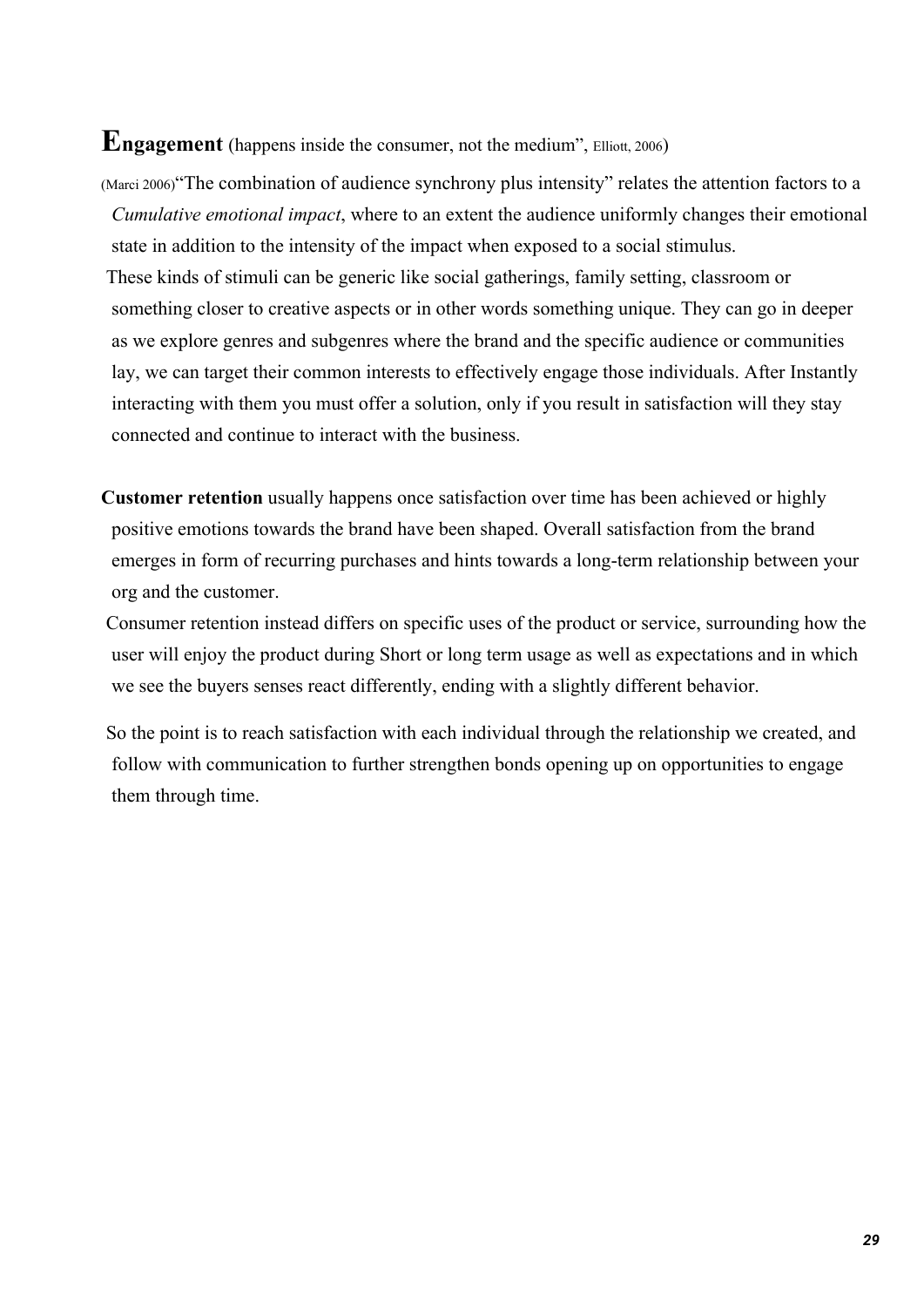Greg Mcvoy stipulates that money can buy many thing in life expect, Love, and time, hence brands that allow us to get a few steps closer these priceless factors are rewarded our loyalty. Individuals specifically reflect on time when they look for faster, convenient, highly personalised and more entertaining experience in life, in contrast to mundane and unattractive chores, IE challenging or boring research, waiting patiently for delivery, etc.

From the famous **Loyalty matrix** we can depict four main Examples  $\frac{1}{2}$  categories where customers feel a degree of pleasure over the  $\frac{2}{3}$  time of interaction. time of interaction.



➢ First I would like to open with **Undead** brands, with by now are slow and undesirable, but can also fall into necessary chores or unattractive tasks; ie, DMV, insurance,

➢

- ➢ On the faster end of things, **Convenient** brands offer Quick and accurate solutions focusing also on availability and functionality whilst, in a sense getting out of your way. ie your average groceries stores
- ➢ **Gratifying** Brands Radically indulge the customer in snappy and effective solutions or personalized offers that are slightly delighting, but still lands in the realm of simple or easier tasks you would rather be swift. ie BLD by nzxt.
- ➢ And the pinnacle of loyalty comes **Experience** brands at abundant satisfaction through out the time of interaction, such as a thrilling experience or memorable moment, ie (Electric Daisy Carnival) EDC Las Vegas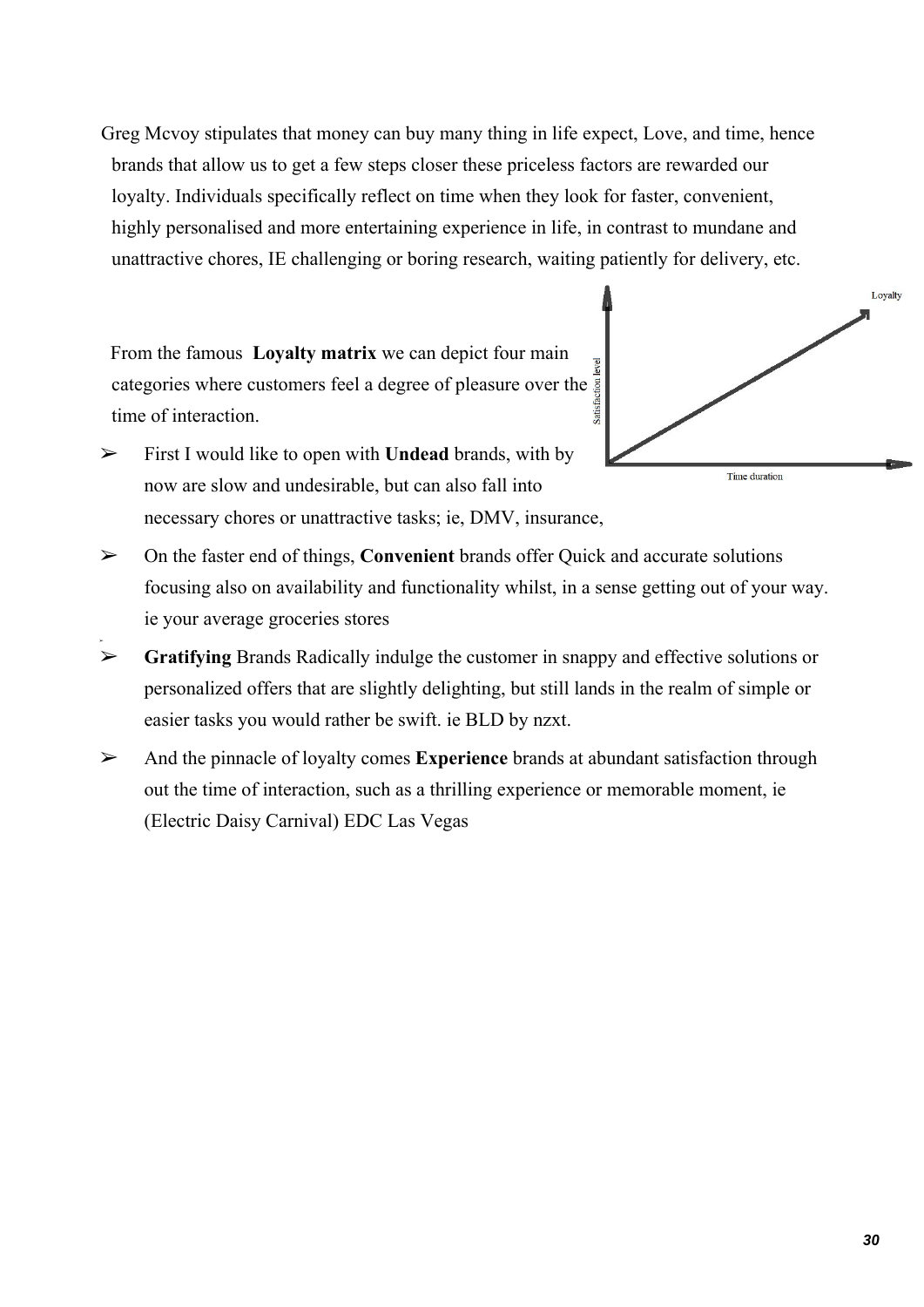#### **Behavior**

Users behavior online or (Cambridge dictionary) the way that someone or something behaves in a particular situation under go online on social networks in their daily life for reasons such as previously stated.

Social media channels come in different forms such as social networking sites, content communities, online gaming sites, news sites, forums, and more. Each of these differs in types of audiences as well as content and expectations.

- Now I wish to focus our engaged community, mostly the difference between fans and loyal customers and how their behavior change, based on how and why they interact with us.
- **- Loyal customers** are categorized by their high relational exchange and low emotional bonds, distinguished by calculative engagement instead of being influenced by emotional attachment to the brand, hence their reasoning is purely rational.
- **- Fans** have both a high relational exchange and high emotional bonds, The relationship specifies emotional attachment and rational processing towards the brand.

Communication of brand to users help create a favorable image of other users who read the information posted and consider them in their purchase decisions. "Interactivity with the target brand in social media is perceived differently by consumers depending on the message they convey" (Shin, 2008). And so any perceived purchasing risk in terms of how much money are willing to pay for a product or service also determines the user to think more about "the quality and the utility of the product". ( Ioanas, 2012)

 (Elisabeta Ioanăs, Ivona Stoica )"Social networks have a role in influencing the behavior of consumers in the virtual environment, particularly when the degree of exposure of messages and the relation created between the variety of information given and the consumer who is about to make a purchase."By improving the relayed information and message, or by developing the perfect product design or concept the business fortifies their relationship with customers who follow and engage with them on social media.

Pricing are in close relationship with strategies regarding the product and directly influence the behavior purchases of loyal customers; When in contrast, Brand Image and content prove effective with fans and others by providing added value.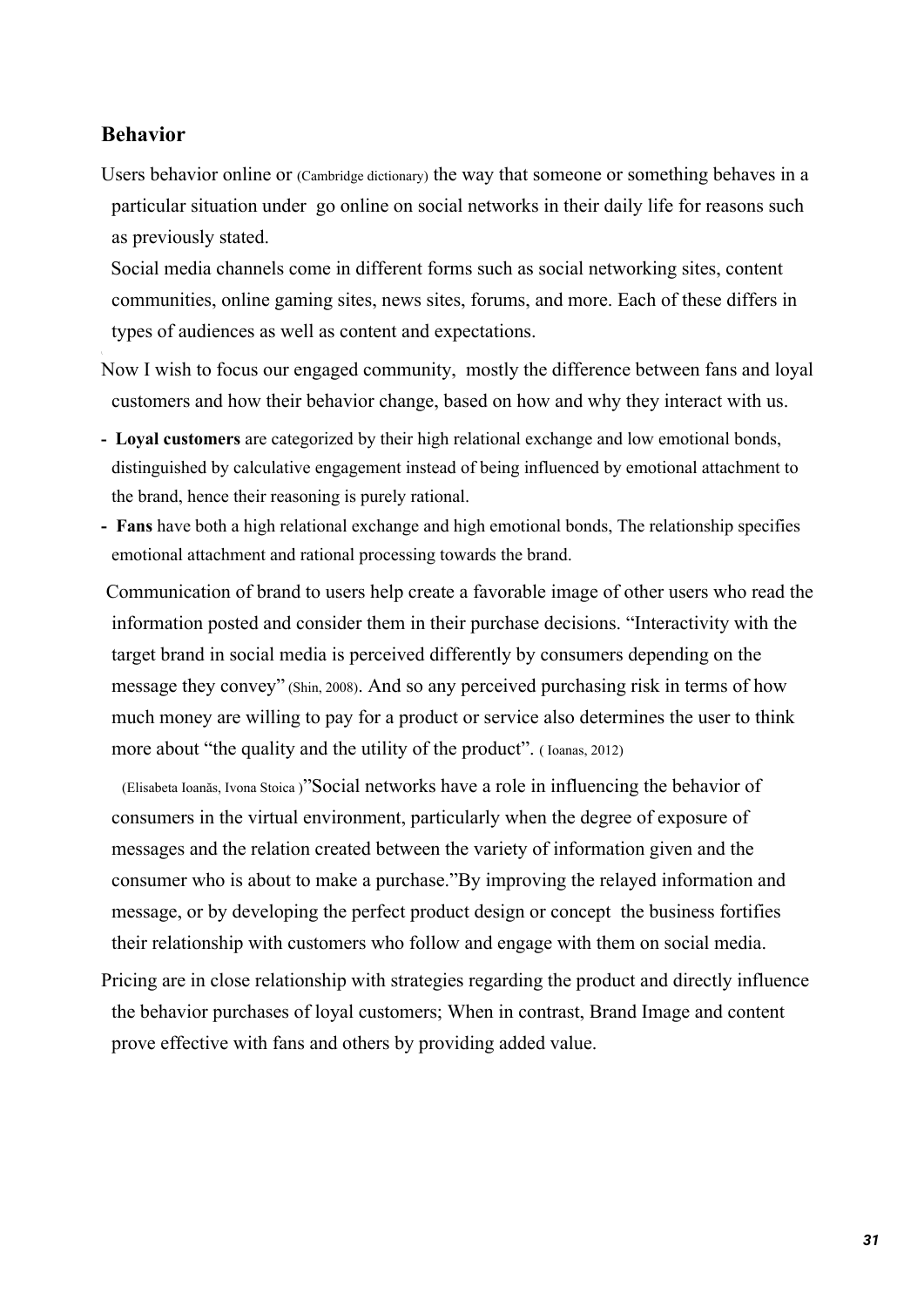#### **Behavioral Targeting (BT)** show great market advantages when used right;

Targeted ad delivery based on user information collected through each individual`s web search and online browsing behaviors, is very underexplored, yet from previous research by Yan, Jun on "How much can behavioral targeting help online advertising" we find out that users who clicked the same ad generally have similar browsing and search behaviors and the users who clicked different ads have relatively different behaviors.

"**Behavioral Targeting** uses (Wikipedia)"information collected on an individual's web-browsing behavior", such as frequently visited pages or search engine searches to select what content to display to that individual, successfully delivering online advertisements to the users who predictably are most likely to be influenced by them in their decision making process.

This tactic consists of understanding the social platform targeting customers on key terms used when surfing the web, and what triggers their buying behavior based on their online history, and how we should further communicate and engage them.

"Recency Theory" the consumer will much rather watch an ad or promotion that actually fits their interest, informing them while also captivating them through content prior to the purchase becomes an influence, and that degree or level of influence diminishes over ad exposure time.

This strategy works in symbiosis with the theory of the long tail and its success lies within the aptitude of the Social media platform itself to accurately profile online users, combined with the brand's ability to keep up original content and constant communication, while keeping watch for trends.'

When these factor align, a customer online trying to purchase a product or service will search online for similar products in that genre and revolving trends

The effect of targeted advertisement on already loyal customers might not prove effective in terms of sales, but might enhance brand presence all around, when proving more effective on competitions audience and other kinds of customers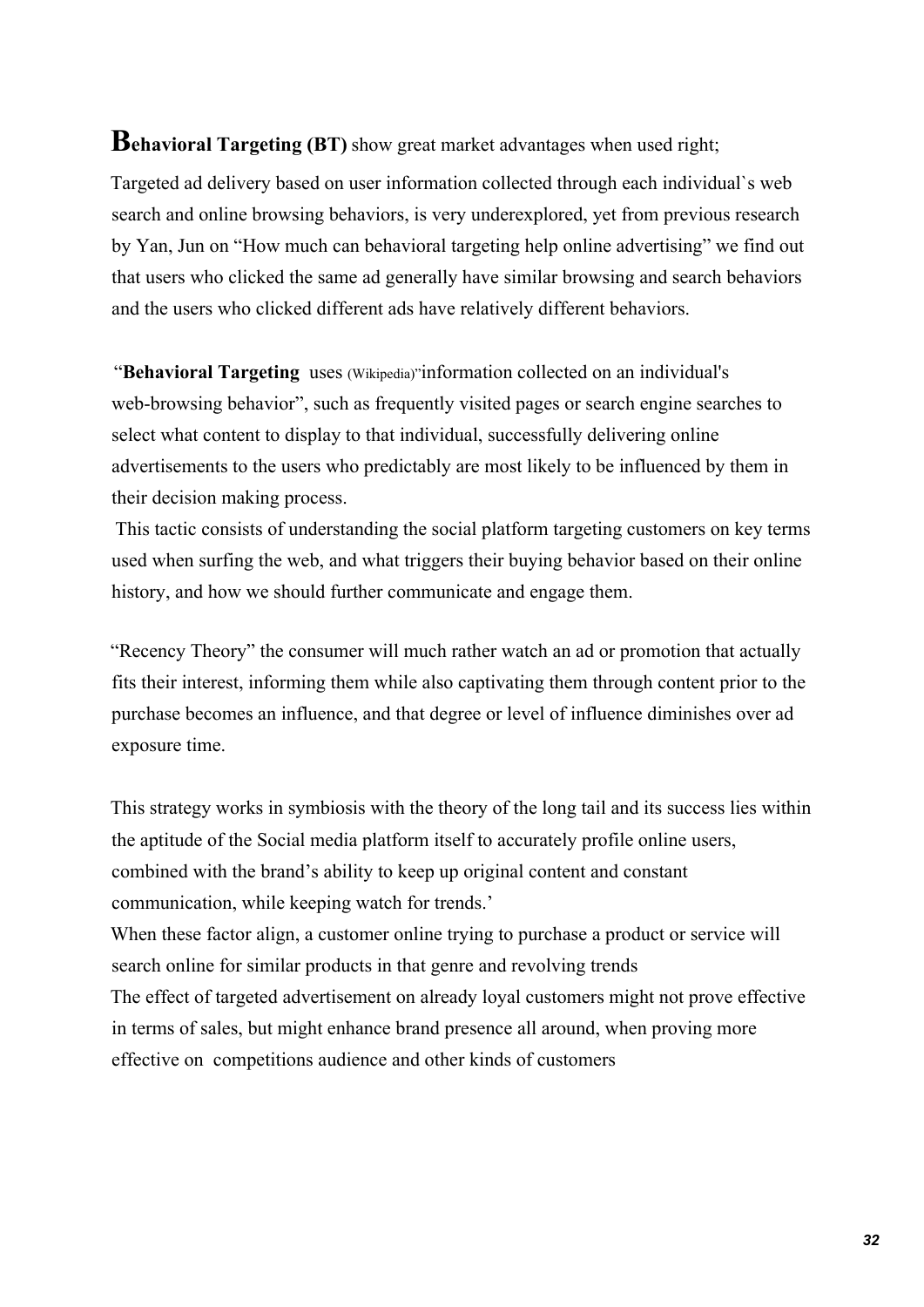**Online Presence** (Cambridge dictionary) "is the quality that makes people notice or admire you, even when you are not speaking", meaning that even if not ongoingly broadcasting your message, it still effectively reaches the audiences by memory and emotions. We fall in love with the transparent personality and the shared history with the brand, the mission or purpose and human values it stands for.

Online presence is directly linked with consistently communicating with your fan base, while effectively relaying a message through our community, brand personality, logo, content, P/S, to fortify the brand image and provide a higher level of brand recognition. Humanizing your brand or giving a face to the organization will positively impact how the community engages with them or acceptance of the message.

Both logos and personalities impact memorable factors, with a heavier implication of content and experience, meaning reaching satisfaction over a period of time. Therefore we go back to the need for core values and the necessity to relay them to the viewer in quality and stimulating aspects of what we offer, as well as our online communications in terms of advertisement and engagement. With the added benefit of word of mouth, all these effectively affect our reputation which then affects both:

- Your community's future attitudes. Your fans base will dramatically be affected by the brands reputations, when loyal customers will look towards factual negative connotations to lead their decisions leaving you for the competition.
- Your audience's present behavior, in terms of checking out your brand before considering the thought of engaging on social platforms.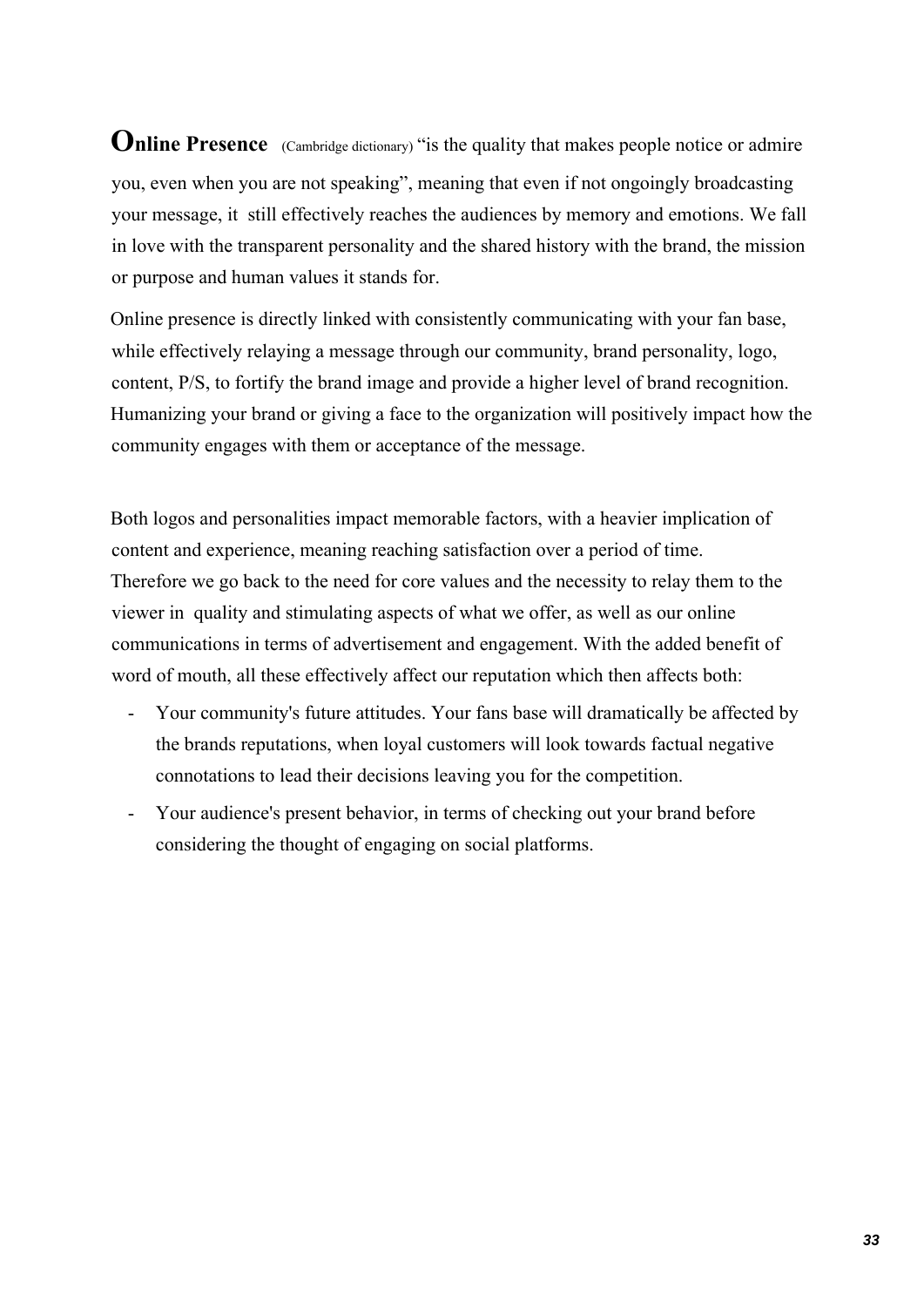Rome wasn't built in a day, and expecting to have a full-fledged community over night is presumptuous. Attract and grow a community based on their needs for interactions, propose a certain valuable solution, reach satisfaction, hence engagement, and further build trust in the brand. As you engage, tend to drive your community as well as the current and future generations.

Utilize Social medias And the web to effectively communicate around the world with every and each one of them. This should build a healthy network but the depth of the connection itself is more valuable than the spread. Information we obtain through this network is essential for many other organizational tasks and departments, more so in terms of Marketing such as Targeting, Advertisement, Public relations, and branding

But these results from interacting and satisfying our customers will lose its effect and its due to the organization to engineer and continually maintain the domino effect in action, utilizing many means of communication and advertisement, as well as thinking out of the box and be original.

From there, brand recognition grows as well as your competitive advantage, and your message starts reaching audiences at an exponential rate, where the organization must step in to keep it growing counter to stagnation, and/or drop in the slope showing signs that the audience has lost interest, maybe frustrated of disgusted by the content/message. Many One hit wonders blew up on social media to just as swiftly disappear. Some trends come and go, and the ability to maintain this flimsy audience, historically sets in stone this trend and builds upon it a long term community, that won't die off with the brand.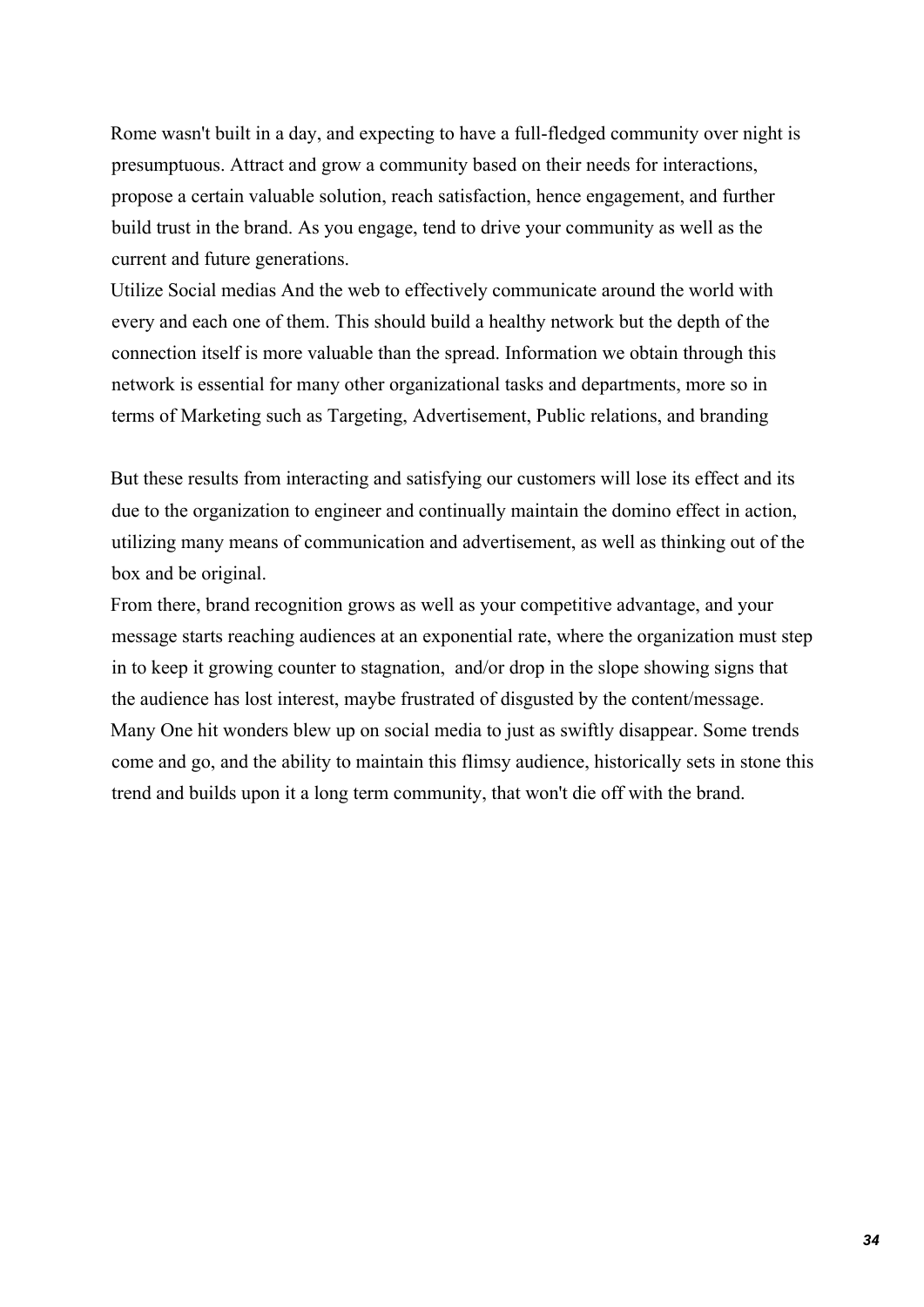This kind of **Online presence** is vital for smaller startups and larger organizations. The shape of this communication process is efficient because your content sets the ground for connecting you to your prospects and informing them of your differentiating aspects and added value, also including amazing deals(promotions), ideas (conept) and past achievements, furthermore fortifying your reputation or image through existing Social media platforms and finally capitalizes on common interests and motives for social media usage and puts your community to work as well, where your loyal fan base somewhat defends your brand and what the organizations truly stand for, influencing their final behavior.

To these I would like to emphasize the importance of content and the P/S offered, especially how you communicate it. Direct bombardments of advertisements are really distorting general attitudes towards a brand's image and this generation can see ads from a mile away. You must find ways to reach online presence and brand recognition through creative communication paths without annoying or disturbing the viewer, instead captivating their attention through custom tailored content created with the user in mind. Further on once the audience acknowledges the brands existence and familiarize themselves with the portrayed image, we must interact and indulge them.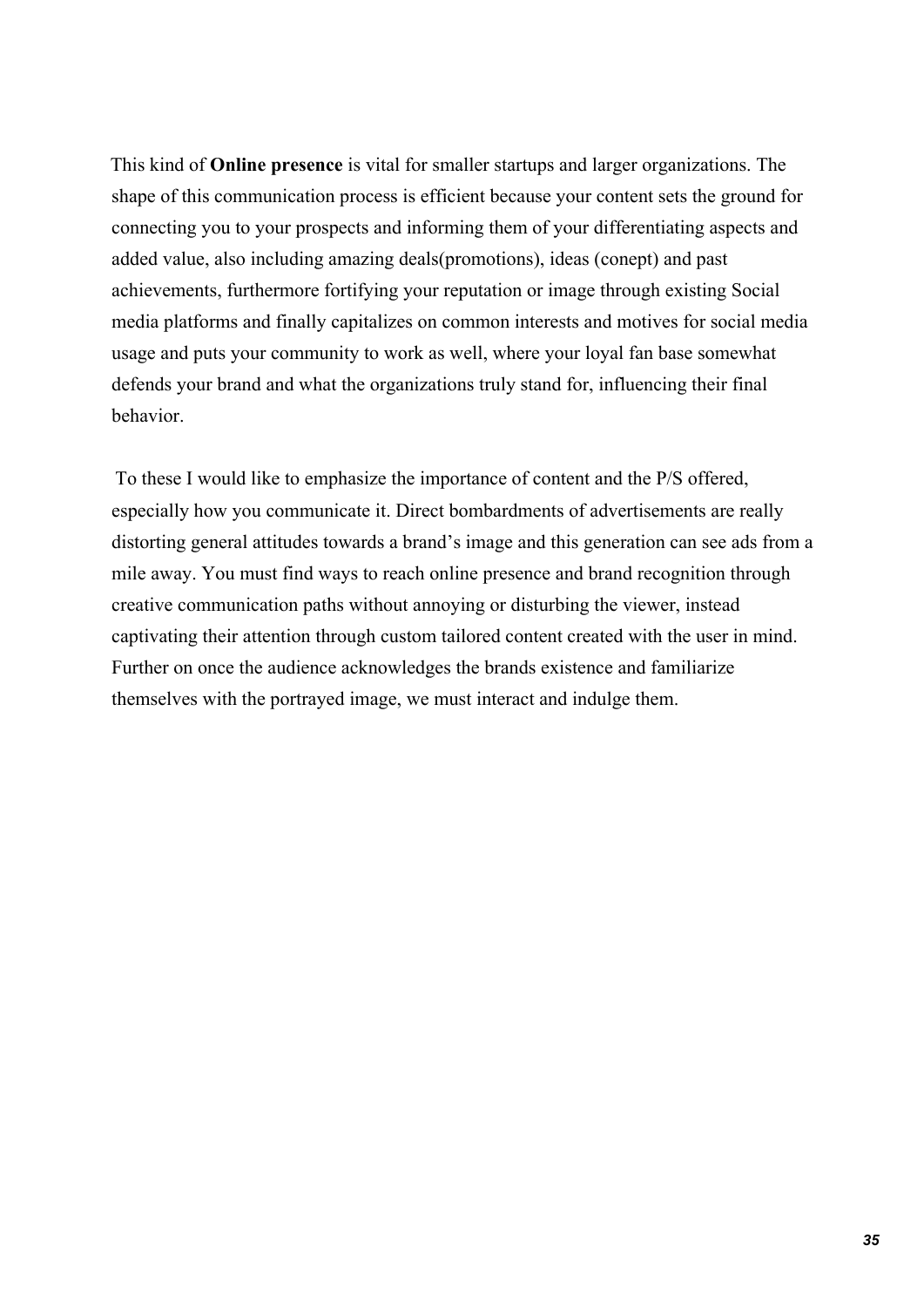### **Summary Of Findings**

Social Media Marketing roots from older Marketing principles, based on Advertisement, Public relations, and Branding. These principles mainly focused on achieving massive audience reach with one-way communication only, sustain a healthy relationship with the public and additionally reinforce brand image around core values for the audience to relate to.

Now with the arrival of The web, Organizations shifted from traditional advertising channels towards Social networks due to its impressive potential for marketing purposes with the emergence of social platforms growing in appraisal due to the greatest audience in terms of active viewers, and analytic tools provided by social media enhance our information about the the audience`s common interest, possibly profiling these customers, enhancing our communication tactics and product design, effectively leaving behind One Way broadcasting to instead indulge the audience in an open conversation through social media, providing valuable information through feedback.

We analyzed arguments that antagonize social media from which the attention towards its benefits for an organization, granting the ability to shape your image online, reach and engage an audience with full control over self representation, as well as pointing out the efficiency of analytic tools for targeting strategies, profiling individual online users, and finally why cross analyzing the data teaches us about the demographics at hand. Further on we cover the theory of the long tail and provided examples like Fabdog and Newegg reinforce SM`s potential as a marketing tool for targeting markets based on the information we hold about our community.

Now we somewhat shift focus towards the provided Content and shapes of communications, booting things with viral marketing and exponential growth of the message in contrast to more subtle ways of communication like stealth marketing and more resourceful tactics like influencer marketing to spread the message about an organization and promote brand recognition. These tactics are successful because they utilize existing channels and exploit a common socio-psychological need for sharing. Content in this form of communications informs and entertains the community at the same time to catch their attention and captivate them throughout the content.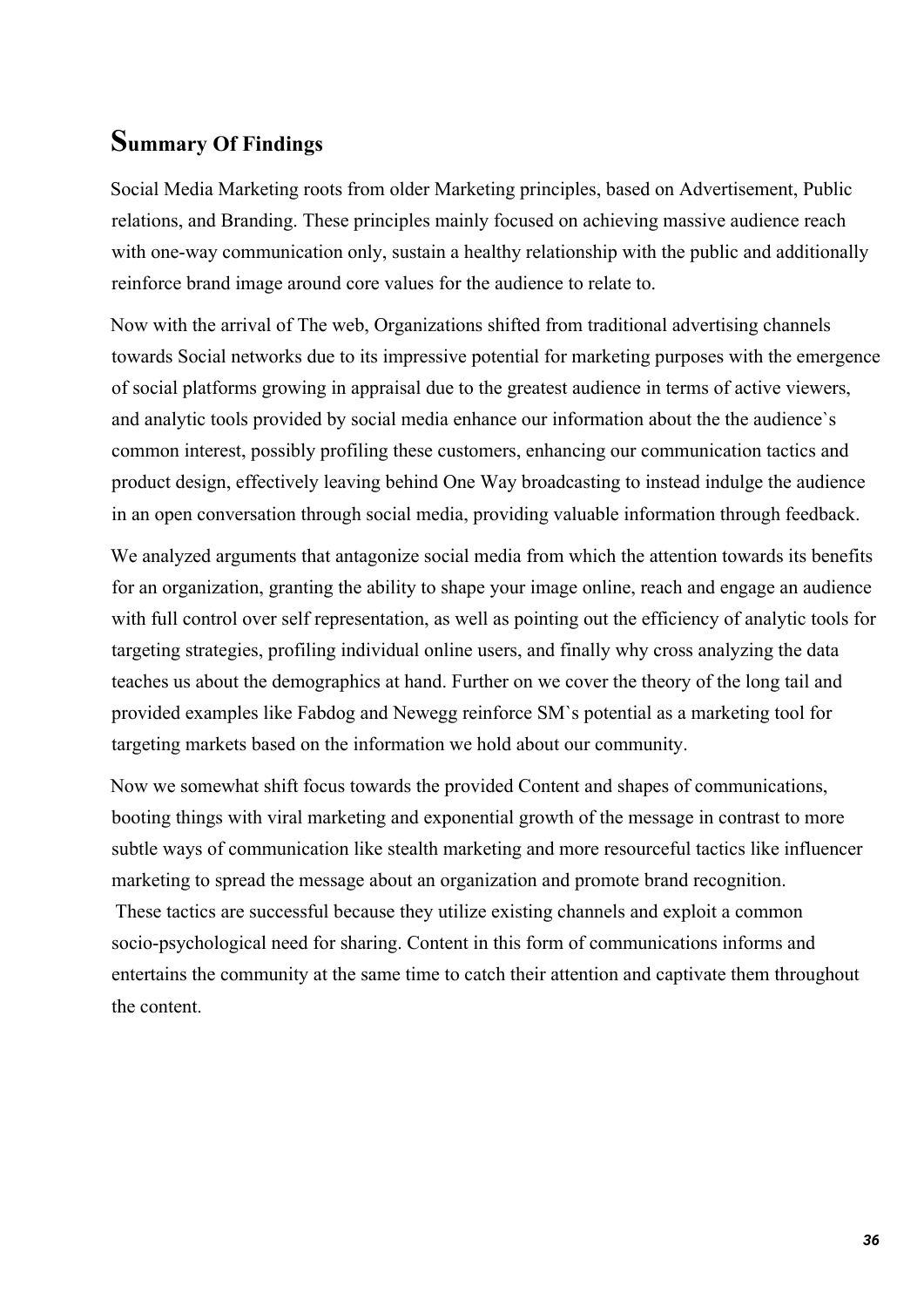Going over branding we can agree that the symbols or Brand logos for global brands rely comfort that it is the same experience anywhere around the world through consistency and reliability. With further innovations in the matter, Personal branding shows how reputation plays an important role by being human, honest about your history and values, and personal about your business.

Furthermore we adhere to the importance of consistent online Engagement and reaching Consumer Satisfaction in addition to understanding how they affect consumer behavior to enhance our behavior targeting strategies exclusively through Social media platforms due to its efficiently at profiling online user and deliver targeted ads based on users online history.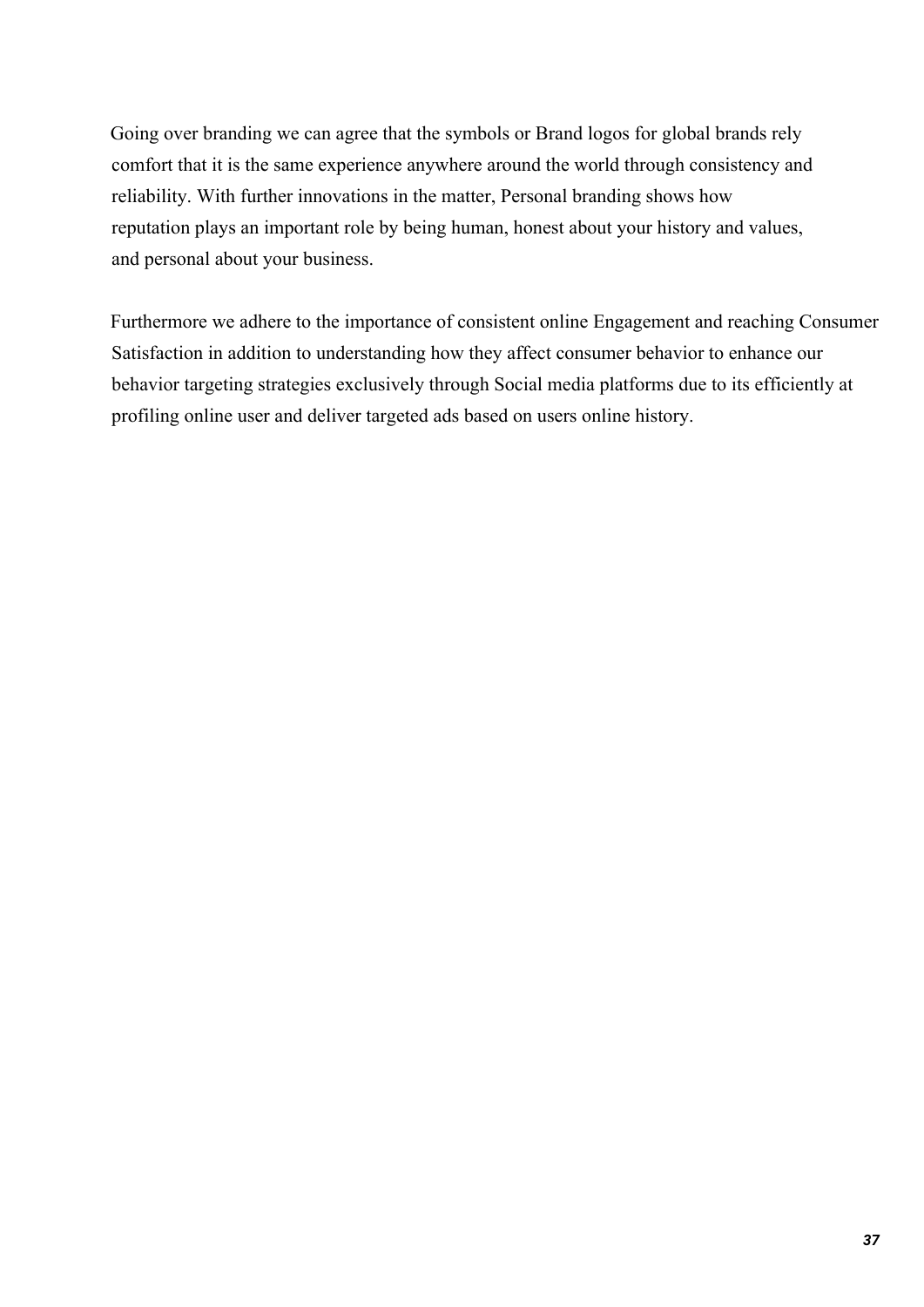# I<sup>n</sup> **Conclusion**, my research points towards <sup>a</sup> healthy and beneficial relationship between organizations and social media in terms of online presence and brand recognition. We can further safely say that communication methods and content both play an important part in any Social media marketing strategy and as they convey and share your message. How instead of casting a wide net, our deductions point at the efficiency of these platforms giving brands exact directions leading us where to fish and what lures to exploit.

It furthermore becomes evident throughout my research that the advertising content itself, how it is communicated and perceived by the audience are dominant factors besides many other variables that results in the audience's portion of active viewers attitudes towards the brands reputation and its offerings (products and services or support) based on emotional and rational triggers, next to other influencing factors like social media influencers and online ratings.

Concluding with social media's essentiality for many marketing and advertising driven strategies, ending with communication methods and contents tremendously advantageous influence on *Brand recognition* and *Online presence.*

In the future farther advances in technology and automation will affect many thing expect the need to communicate, interact, relate and trust in a brand, meaning it will always need a human aspect.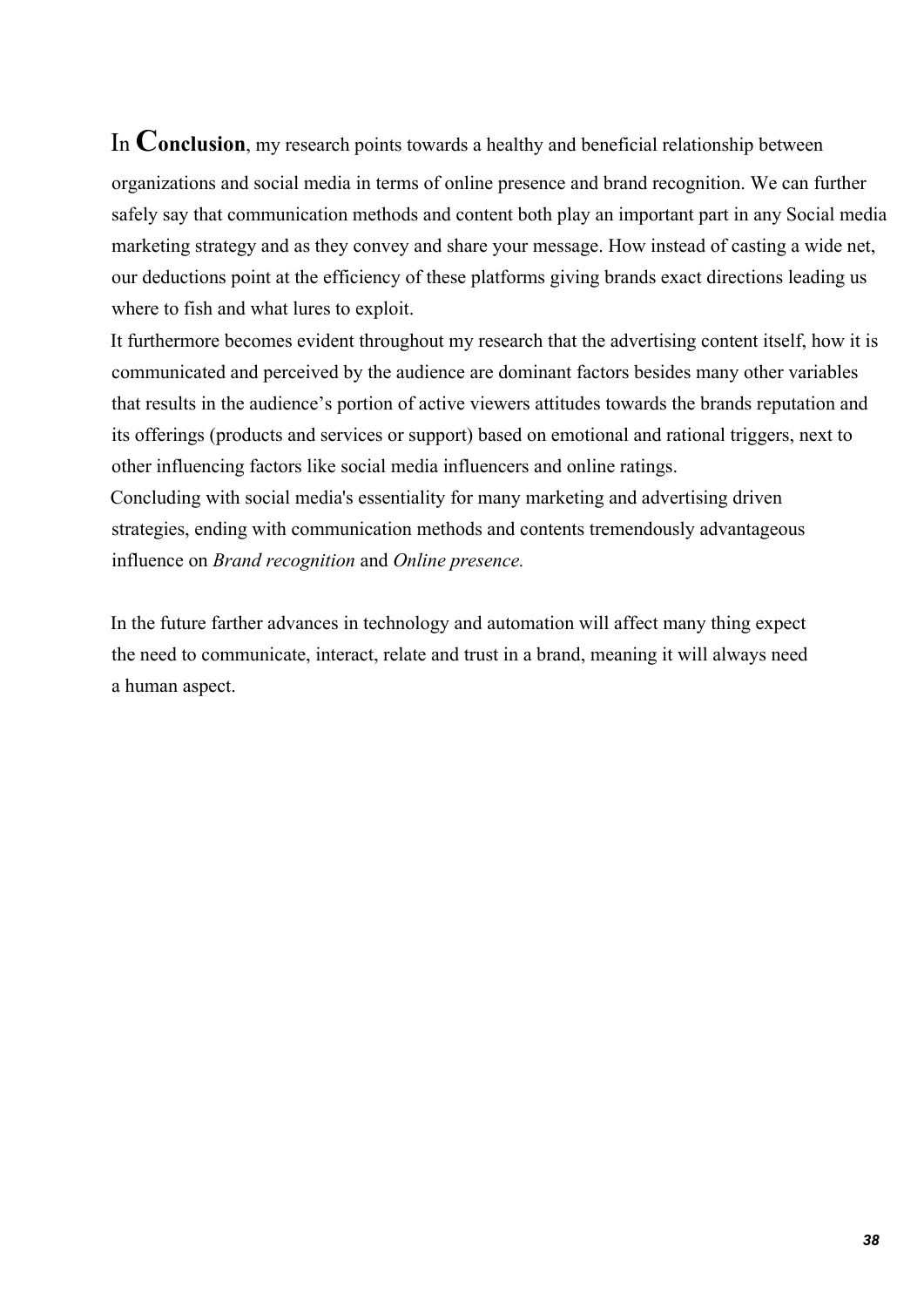**Further academic research** <sup>o</sup><sup>n</sup> the subject of Behavior and Behavior targeting is needed to be provided based on advertisement content. This data would substantially help towards concluding content and message communication's impact on behavior when dealing with a brand entirely online. This information would further conclude the degree of importance social media has on the viewer and its advantages in terms of fanbase retention and engagement.

Pointing out other possible uses of social media feedback and provided information from analytics tools would greatly improve knowledge of the direct use of social platforms to communicate with your audience its link with customer satisfaction and product design.

To add, Research on how a spokesperson, or the face of an organization and its possible benefits to brand recognition, and Social Media advertisement. Plus in depth knowledge about the differences and similarities between a community and an audience to improve our understanding of the longevity of communities and effects on such strategies.

Finally, Future researchers should tremendously consider dissecting other Social platforms such as Youtube and its algorithm, content, and impact of interactivity (through live chat, streaming, like button, subscribe button, and playlists. Plus Google influence on youtube). In addition to Instagram influencing (as well as uses of posts, stories, and other specific uses for networking) and other platforms like Twitch, Twitter, Reddit, etc.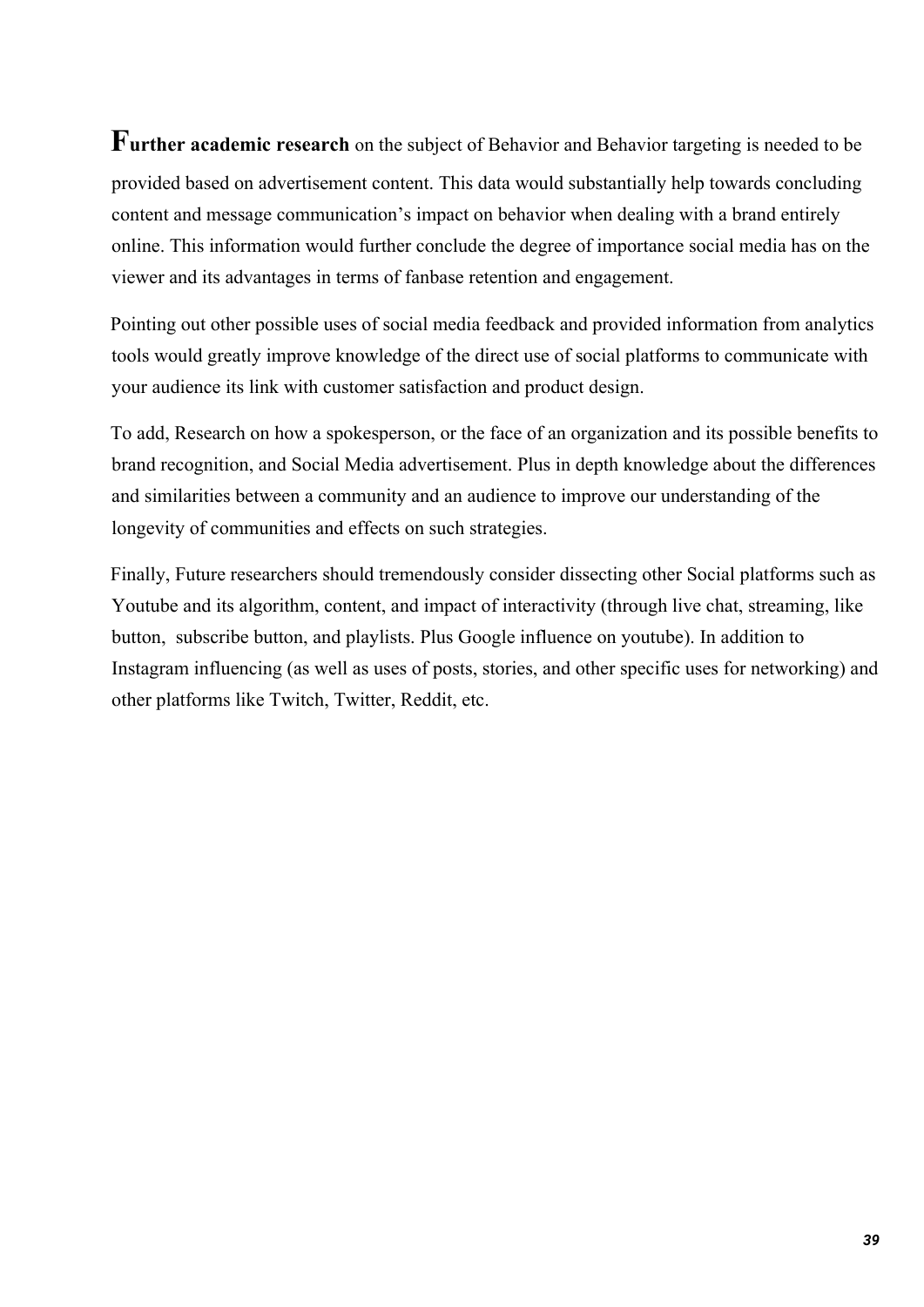### **Methodology**

- **1.** To truly approach the subject from an original point of views, a Focus group built of three individuals besides myself would meet for Forty-Five minutes to One hour each sitting and Share our knowledge openly on the subject of social media and went in-depth on key terms regarding brand image and recognition, in aspect to advertisement, to which Down the line I devised a set of key points and triggers that happen between interaction including organizations and customers, to visualize and perfect my understanding of social media`s place.
- **2.** Data collection was mainly based on many Articles found online, AudioBooks furnished online and my Campus Library; which provided quality information.
- **3.** Dictionaries were also put to use to define terminologies in relation to the subject, These sources consists of Cambridge and Oxford dictionaries.
- **4.** A quiz was devised to tackle brand recognition through their logos, and how well was their message received but was discarded.
- **5.** Online surveys were made to tackle content consumption based on platforms used to enjoy or share and connect with brands or find business brands online as well as recreational ones, that still hold brands that are more directed towards content, further reinforcing our information of needed Aspect in content for it to be captivating. Yet the results were discarded due to a low sample size.
- **6.** Original Observations and personal knowledge or experiences were included in addition to general or trivial information but kept limited.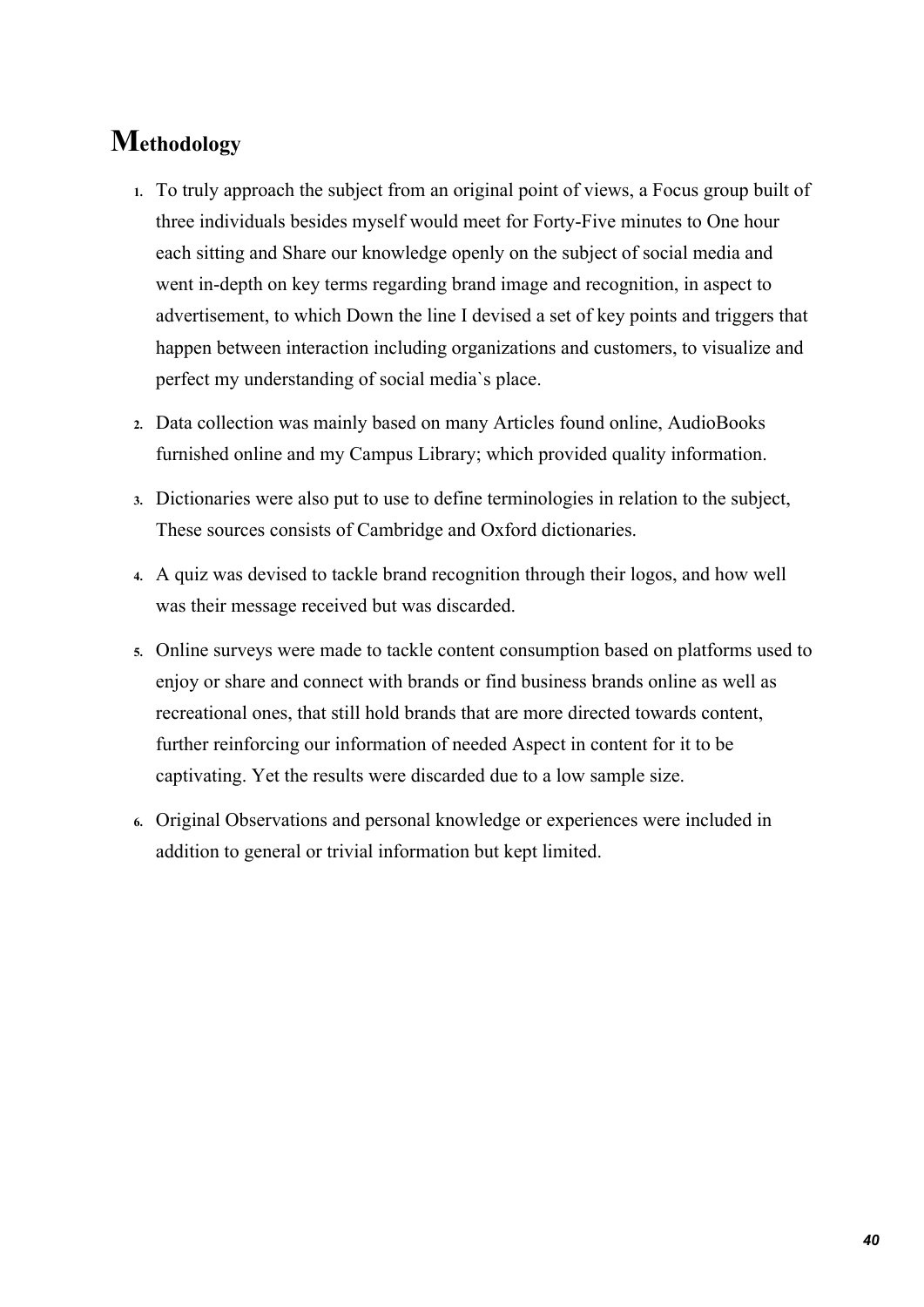# **Limitations**

Within many complexities while writing my thesis has been challenging in every aspect. Never less My research wasn't compromised by minor obstacles but more so by the limited academic research on the subject and low quality data like Online Statistics databases which were used to choose our examples based on their coordinance with the research but their statistics were somewhat outdated and kept out of mention.

Financing and time schedules were sparse and also impacted my work, an added the Coronavirus (Covid19) outbreak, my research became demanding in terms of stress, confinement and meeting people.

It also rendered any future meeting and interviews or surveys exclusively based online if any, which can be a good thing for sampling reasons, but I personally still came in short in the total amount of people surveyed and I couldn't appropriately check for the quality or legitimacy of some of the information due to the short attention span my audience had, and the their at-home distractions for instance.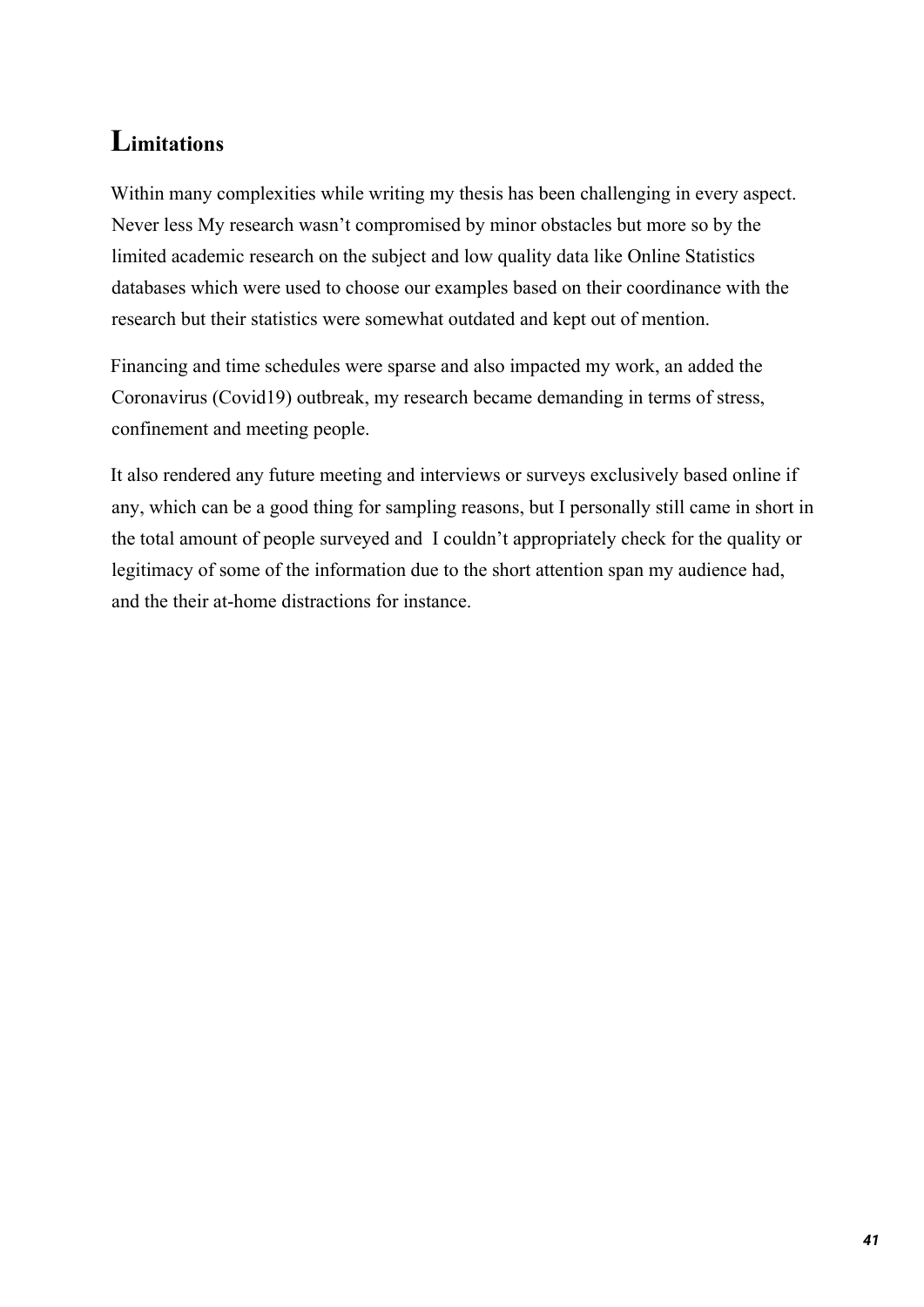# **Uses of research**

- **I.** This research can result helpful for Content Creators Showing benefits when focusing on growing and maintaining their community on the main platform where they viewers exist, applying their effort to engage them and provide quality content.
- **II.** For start up Brands in all industries that which to introduce social media into their strategy for marketing purposes in terms of managing a community or targeting demographics, as well as creating content and adding value.
- **III.** For Online Influencers who wish to see their position and potential in between interactions connecting organizations to audiences, and why businesses in a close future will possibly look at these influencers as valuable assets for their strategies.
- **IV.** And finally, for Researchers that which to push the academic knowledge of the subject further and implement their original opinions and provide different issues to tackle.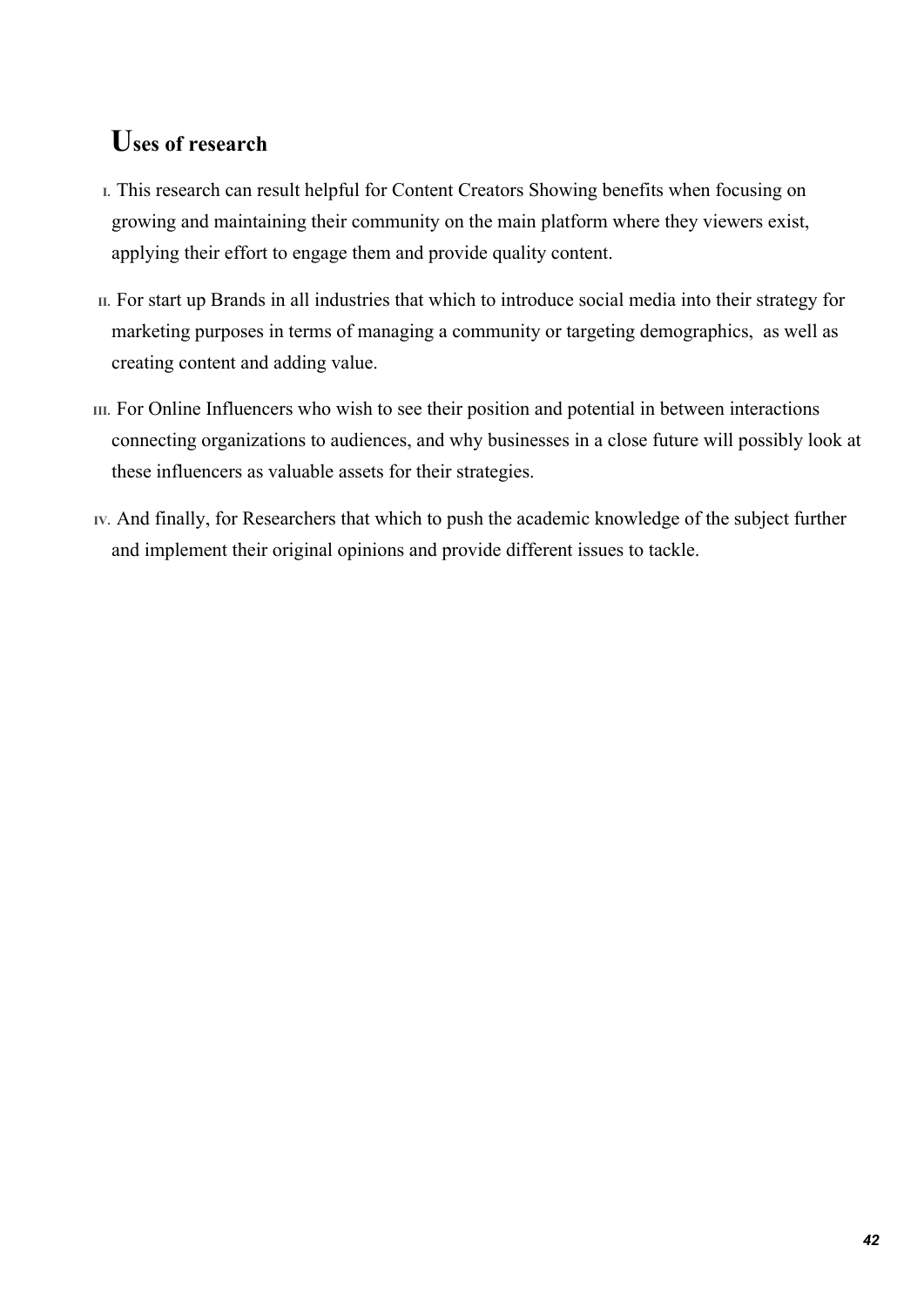### **REFERENCE LIST**

- ❖ **Balmer, J. M., Harris, F., & de Chernatony, L. (2001). Corporate branding and corporate brand performance.** *European Journal of marketing***.**
- ❖ **Bryant, J. (2006). Handbook of Sports And Media. Taylor & Francis Group.**
- ❖ **Cabiddu, F., De Carlo, M., & Piccoli, G. (2014). Social media affordances: Enabling customer engagement. Annals of Tourism Research.**
- ❖ **Clow, K., & Baack, D. (2010). Integrated advertising, promotion, and marketing**
- ❖ **Cohn, M. (2010, May 18). The Psychology Behind Social Media. Retrieved May 24,**
- ❖ **communications. (4th edition, Global edition). Upper Saddle River, NJ: Pearson**
- ❖ **compukol.com/blog/thepsychology-behind-social-media: 2013, from CompuKol Communications LLC**
- ❖ **Dictionary.cambridge.org**
- ❖ **Forbes, Lukas P. "Does social media influence consumer buying behavior? An investigation of recommendations and purchases." Journal of Business & Economics Research (JBER) 11.2 (2013): 107-112.**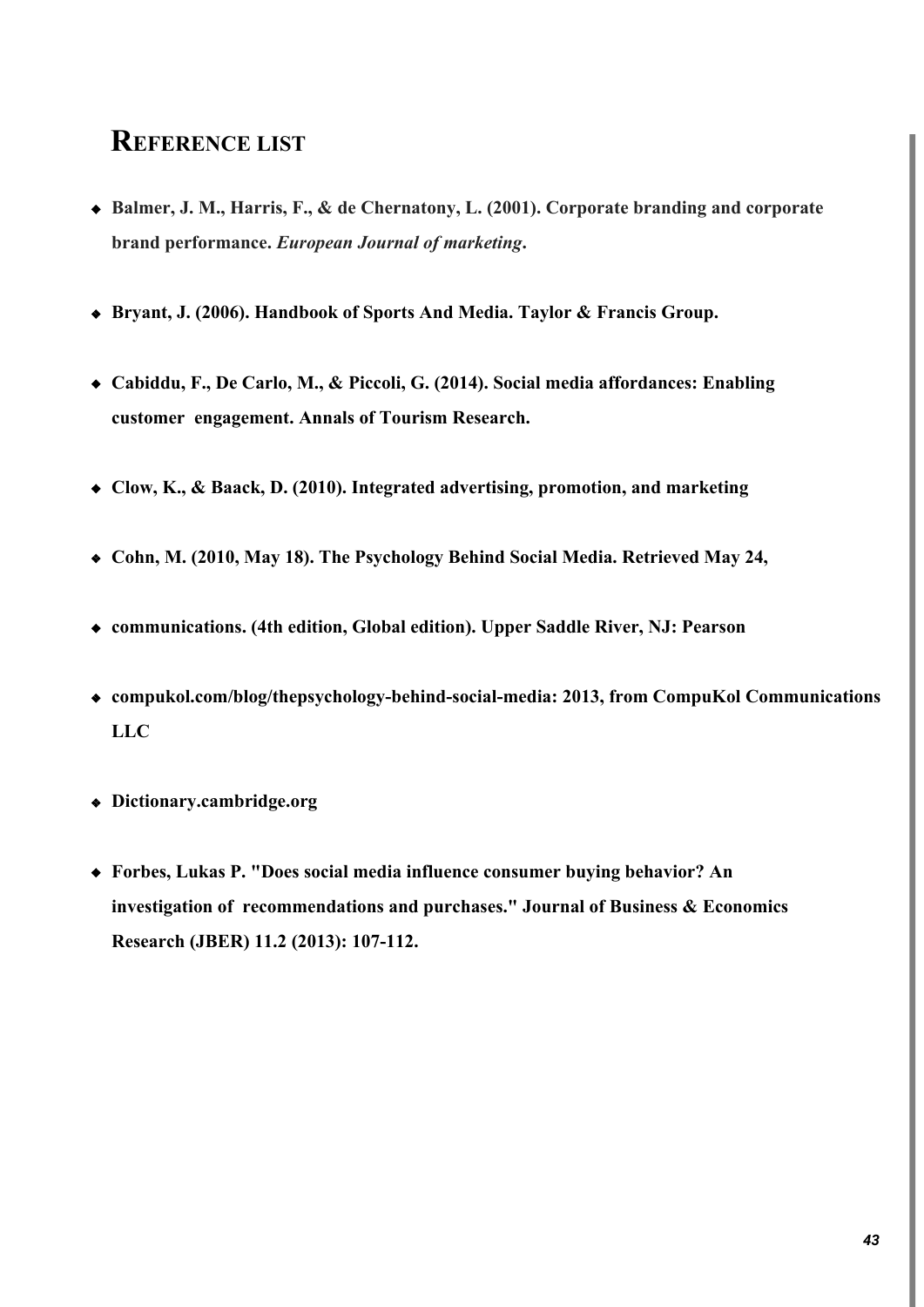- ❖ **Glucksman, M. (2017). The rise of social media influencer marketing on lifestyle branding: A case study of Lucie Fink. Elon Journal of Undergraduate Research in Communications, 8(2), 77-87.**
- ❖ **Graham Meikle Social Media: Communication, Sharing and Visibility.**
- ❖ **Ioanăs, E., & Stoica, I. (2014). Social media and its impact on consumer's behavior. International Journal of Economic Practices and Theories, 4(2), 295-303.**
- ❖ **Kaikati, A. M., & Kaikati, J. G. (2004). Stealth marketing: How to reach consumers surreptitiously. California Management Review, 46(4), 6-22.**
- ❖ **Mollen, A., & Wilson, H. (2010). Engagement, telepresence and interactivity in online consumer experience**
- ❖ **Ourworldindata.org/rise-of-social-media**
- ❖ **Recruitment-international.co.uk**
- ❖ **Referralcandy.com/blog/social-media-campaign**